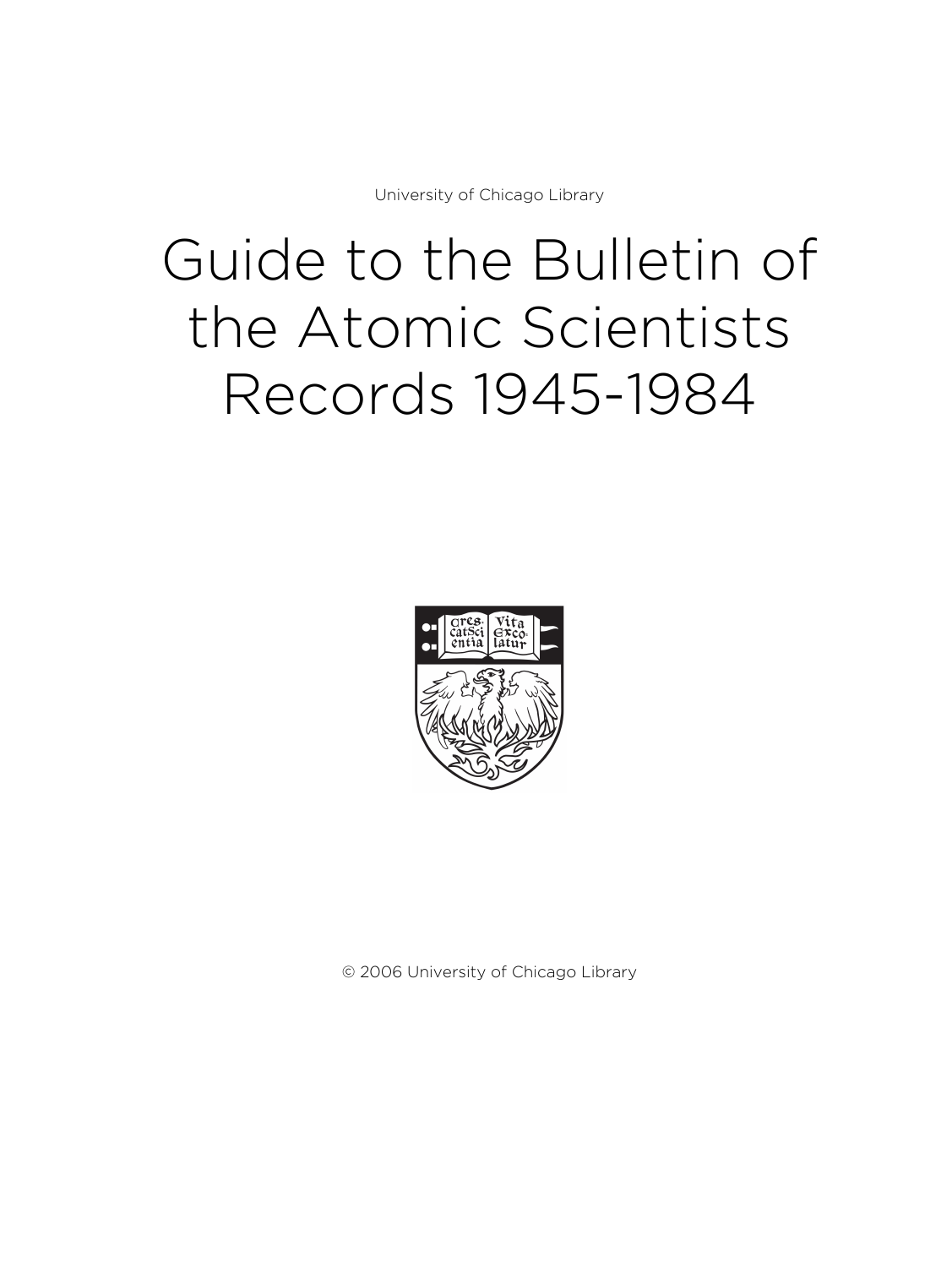# **Table of Contents**

| Descriptive Summary                                                                        | $\mathfrak{Z}$ |
|--------------------------------------------------------------------------------------------|----------------|
| Information on Use                                                                         | 3              |
| Access                                                                                     | $\mathfrak{Z}$ |
| Citation                                                                                   | $\mathfrak{Z}$ |
| <b>Historical Note</b>                                                                     | $\overline{3}$ |
| Scope Note                                                                                 | $\overline{4}$ |
| <b>Related Resources</b>                                                                   | 5              |
| <b>Subject Headings</b>                                                                    | 5              |
| <b>INVENTORY</b>                                                                           | 5              |
| Series I: Newspaper Clippings, Chronological Order                                         | 5              |
| Series II: Newspaper Clippings, Subject Order                                              | 8              |
| Series III: Atomic Energy Commission Press Releases                                        | 15             |
| Series IV: Hearings Before the Joint Committee on Atomic Energy: Congress b& the U.S. May- |                |
| <b>July 1949</b>                                                                           |                |
| Series V: Periodicals                                                                      | 18             |
| Subseries 1: Atomic-Bulletin                                                               | 18             |
| Subseries 2: United Nations Publications                                                   | 21             |
| Subseries 3: Civil Defense Material                                                        | 21             |
| Series VI: Speeches, Publications, Correspondence and Editorial Comments; and General      |                |
| Material                                                                                   |                |
| Series VII: Editorial Material and Correspondence                                          | 28             |
| Series VIII: Addenda                                                                       | 30             |
| Subseries 1: Miscellaneous                                                                 | 30             |
| Subseries 2: Reference Material for Articles from Bulletin Files                           | 32             |
| Series IX: 1996 Addenda                                                                    | 33             |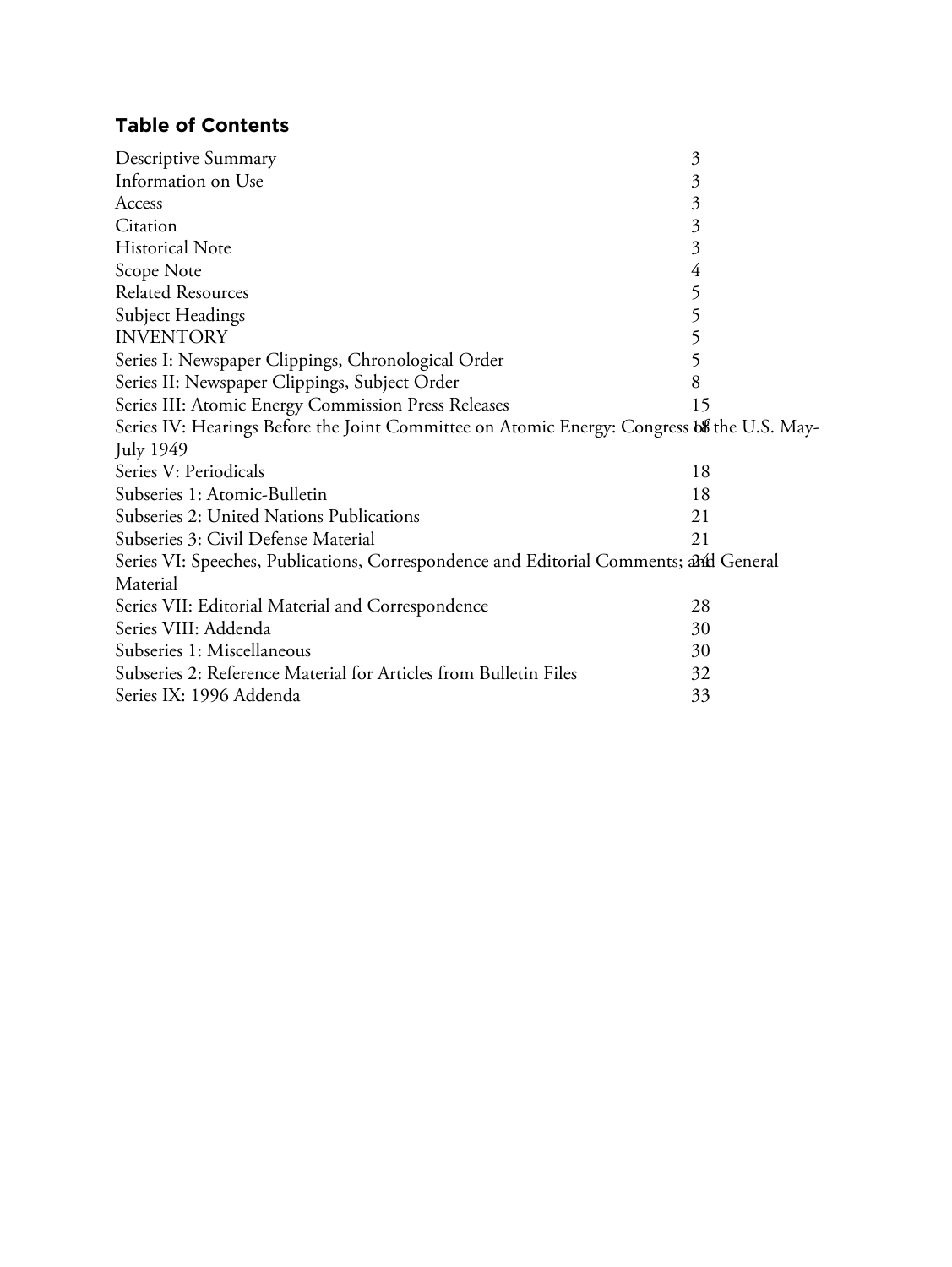# **Descriptive Summary**

| <b>Identifier</b> | <b>ICU.SPCL.BULLETIN</b>                                                                                                                                                                                                                                                                                                                                                                                                                                                                                                                                                                                                                                                                                  |
|-------------------|-----------------------------------------------------------------------------------------------------------------------------------------------------------------------------------------------------------------------------------------------------------------------------------------------------------------------------------------------------------------------------------------------------------------------------------------------------------------------------------------------------------------------------------------------------------------------------------------------------------------------------------------------------------------------------------------------------------|
| <b>Title</b>      | Bulletin of the Atomic Scientists. Records                                                                                                                                                                                                                                                                                                                                                                                                                                                                                                                                                                                                                                                                |
| Date              | 1945-1984, bulk 1945-1952                                                                                                                                                                                                                                                                                                                                                                                                                                                                                                                                                                                                                                                                                 |
| <b>Size</b>       | 19 linear ft. (38 boxes)                                                                                                                                                                                                                                                                                                                                                                                                                                                                                                                                                                                                                                                                                  |
| <b>Repository</b> | Hanna Holborn Gray Special Collections Research Center<br>University of Chicago Library<br>1100 East 57th Street<br>Chicago, Illinois 60637 U.S.A.                                                                                                                                                                                                                                                                                                                                                                                                                                                                                                                                                        |
| <b>Abstract</b>   | Bulletin of the Atomic Scientists, journal of nuclear energy and security news.<br>The Bulletin of the Atomic Scientists Records consist of material relating to<br>the organization's two purposes of exploring, clarifying, and formulating the<br>opinion and responsibilities of scientists in regard to the problems brought<br>about by the release of nuclear energy as well as educating the public to<br>a full understanding of the scientific, technological and social problems<br>arising from the release of nuclear energy. The collection includes newspaper<br>clippings, press releases, periodicals, correspondence, editorial materials,<br>manuscripts, and other related materials. |

# **Information on Use**

# **Access**

The collection is open for research.

# **Citation**

When quoting material from this collection, the preferred citation is: Bulletin of the Atomic Scientists. Records, [Box #, Folder #], Hanna Holborn Gray Special Collections Research Center, University of Chicago Library

# **Historical Note**

The Manhattan Project's Metallurgical Laboratory (Met Lab) was located at the University of Chicago. It was here that scientists were recruited to work on the theoretical aspects of building the atomic bomb. In 1945, months after the bombing of Hiroshima, about 90% (approximately 200) of Met Lab's scientists reorganized as the Atomic Scientists of Chicago, Inc. and began to publish the Bulletin of the Atomic Scientists in an effort to influence government policy and to educate the general public regarding atomic energy and the atomic bomb.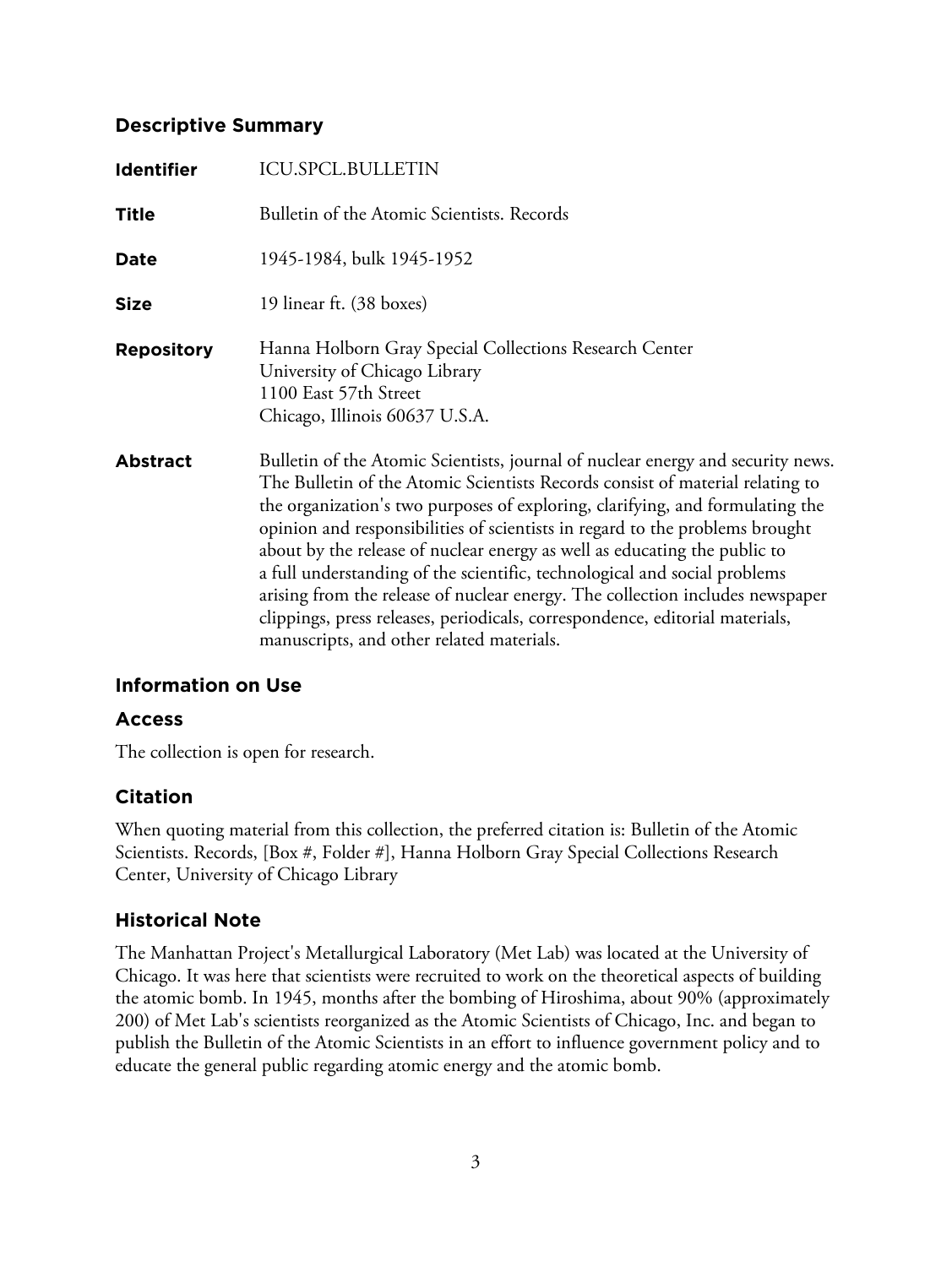The Bulletin of Atomic Scientists initiated publication December 10, 1945, with the purpose as defined in their constitution:

1. to explore, clarify, and formulate the opinion and responsibilities of scientists in regard to the problems brought about by the release of nuclear energy, and 2. to educate the public to a full understanding of the scientific, technological and social problems arising from the release of nuclear energy.

# **Scope Note**

The amount of administrative and editorial material contained in these files is small in comparison with the size of the general information files compiled by the Bulletin editorial committee and staff. Rather than a history of the Bulletin, these files provide a good background and source of information for an inquiry into the social and political implications that the atom bomb had in the United States and other parts of the world between the years 1945-1952.

The files of the Bulletin for the period 1945-1952 were deposited in the University Library in the fall of 1952. Originally consisting of seven file cases, the files have now been arranged in thirty-two boxes under the various headings of newspaper clippings, Atomic Energy Commission Press releases, Periodicals, civil defense material, general information files of the Bulletin, and editorial material and correspondence. A complete index to the material is attached.

Series I consists of newspaper clippings that are arranged in chronological order.

Series II consists of newspaper clippings that are arranged by subject.

Series III consists of press releases from the Atomic Energy Commission Press Releases, arranged in chronological order.

Series IV consists of materials from hearings before the Joint Committee on Atomic Energy: Congress of the U.S. from May to July 1949.

Series V consists of periodicals and is divided into subseries by type of periodical.

Series VI consists of speeches, publications, correspondence and editorial comments, and other general materials used by the Bulletin staff. These materials are filed by subject heading.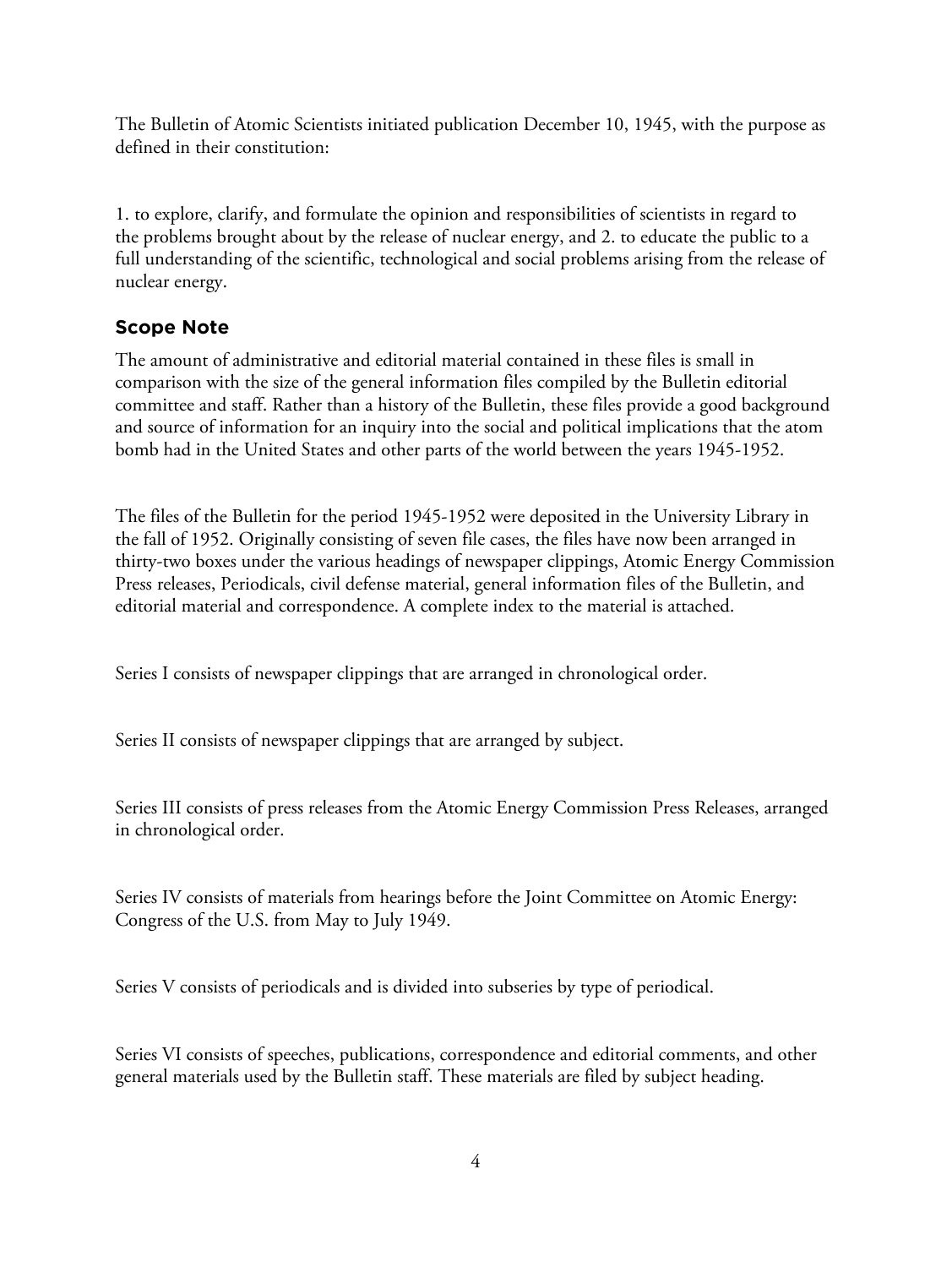Series VII consists of editorial material and correspondence, arranged by subject.

Series VIII consists of papers relating to the special issue of the Bulletin of Atomic Scientists in 1955. They were given to the Department of Special Collections by Edward A. Shils, Professor in the Committee on Social Thought and in the Department of Sociology at the University of Chicago.

Series IX consists of manuscript submissions to the journal between 1980 and 1984. Most of these drafts are photocopies that have been annotated by the journal's editors. These articles are arranged alphabetically according to the last name of the author or the primary issuing body. The Addenda also include a small amount of business correspondence, 1980-1984, which have been placed in chronological order, and some miscellaneous paperwork regarding conferences and budgets. Finally, in 1986 three items were transferred from the Papers of Sol Tax in the University of Chicago Archives; these are two published articles and one unpublished typescript report that deal with the work of the Bulletin of the Atomic Scientists.

# **Related Resources**

Browse finding aids by topic.

# **Subject Headings**

- •
- Atomic Scientists of Chicago
- U.S. Atomic Energy Commission
- United States. Congress. Joint Committee on Atomic Energy
- Bulletin of the Atomic Scientists
- Atomic bomb -- United States -- History
- Civil defense
- Atomic bomb -- Moral and ethical aspects
- Nuclear energy -- Periodicals
- Nuclear energy -- Social aspects

# **INVENTORY**

# **Series I: Newspaper Clippings, Chronological Order**

```
Box 1
Folder 1
  June 1946
Box 1
Folder 2
  January 1947
Box 1
Folder 3
  October
```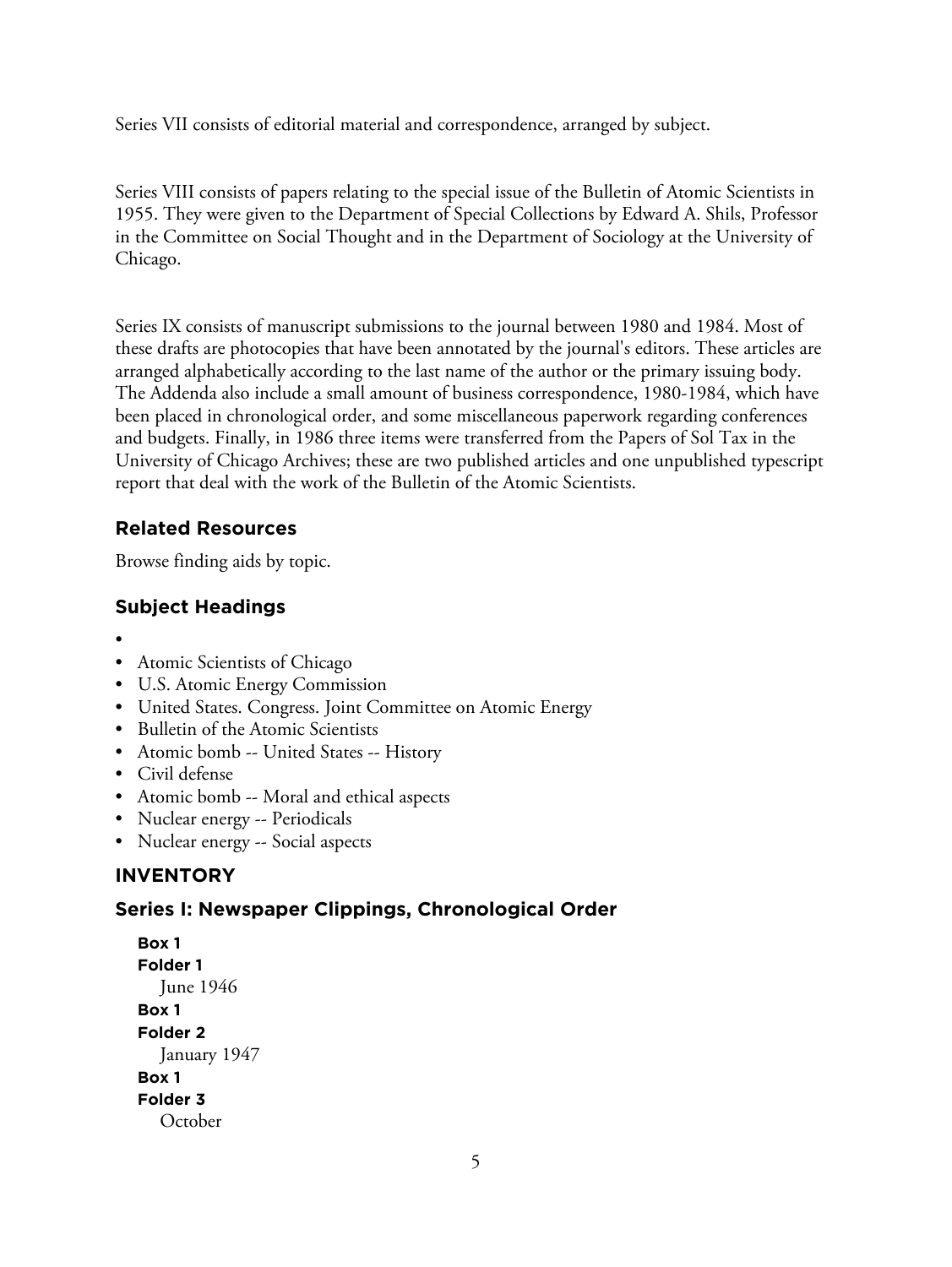**Box 1 Folder 4** November **Box 1 Folder 5** December **Box 1 Folder 6** January 1948 **Box 1 Folder 7** February **Box 1 Folder 8** March **Box 1 Folder 9** April **Box 1 Folder 10** May **Box 1 Folder 11** June **Box 1 Folder 12** July **Box 2 Folder 1** August 1948 **Box 2 Folder 2** September **Box 2 Folder 3 October Box 2 Folder 4** November **Box 2 Folder 5** December **Box 2 Folder 6** January 1949 **Box 2**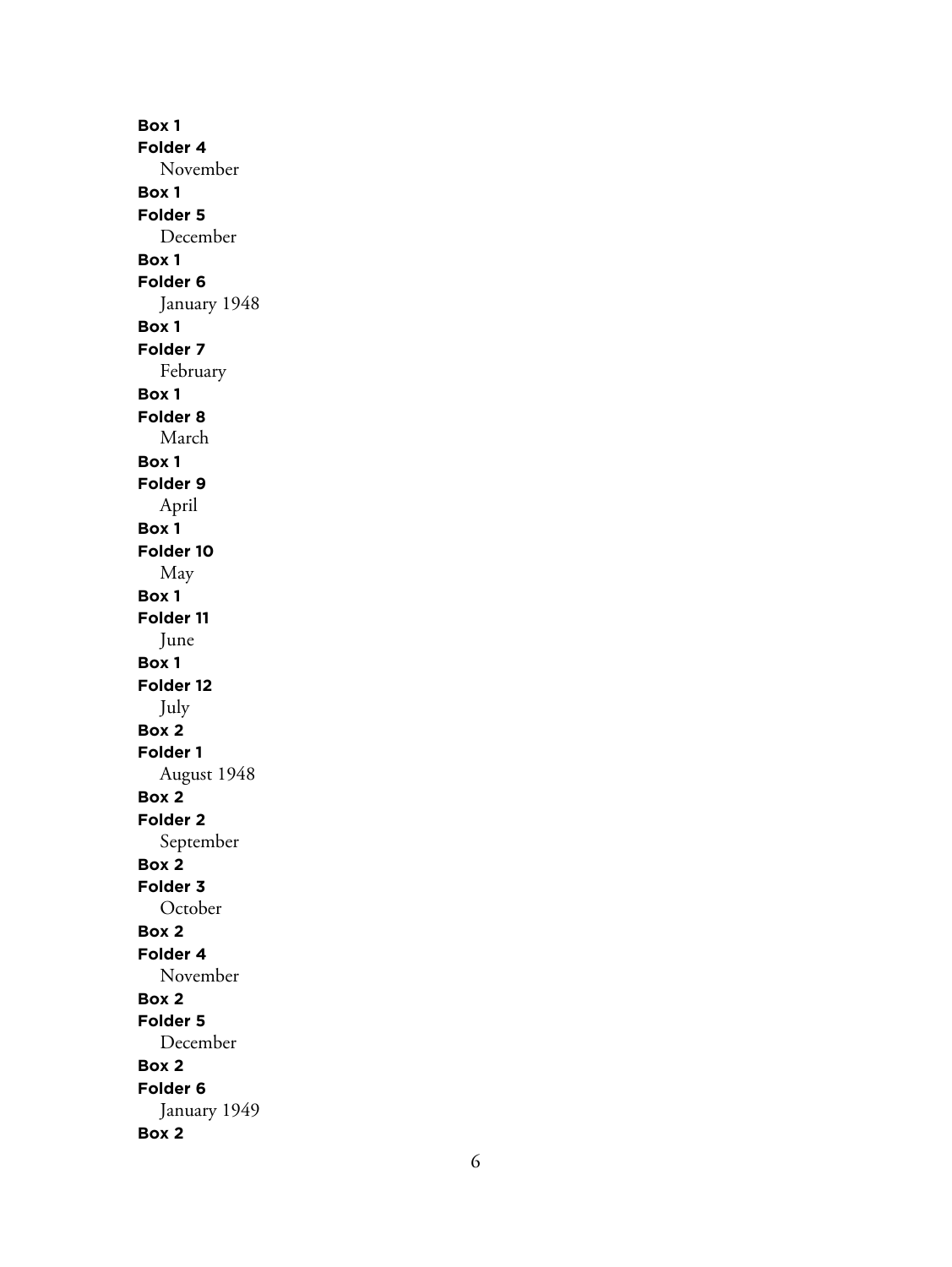**Folder 7** February **Box 2 Folder 8** March **Box 2 Folder 9** April **Box 3 Folder 1** May 1949 **Box 3 Folder 2** June **Box 3 Folder 3** August **Box 3 Folder 4** September **Box 3 Folder 5** October **Box 3 Folder 6** November **Box 3 Folder 7** December **Box 3 Folder 8** January 1950 **Box 3 Folder 9** February **Box 3 Folder 10** March **Box 3 Folder 11** June **Box 3 Folder 12** July **Box 3 Folder 13**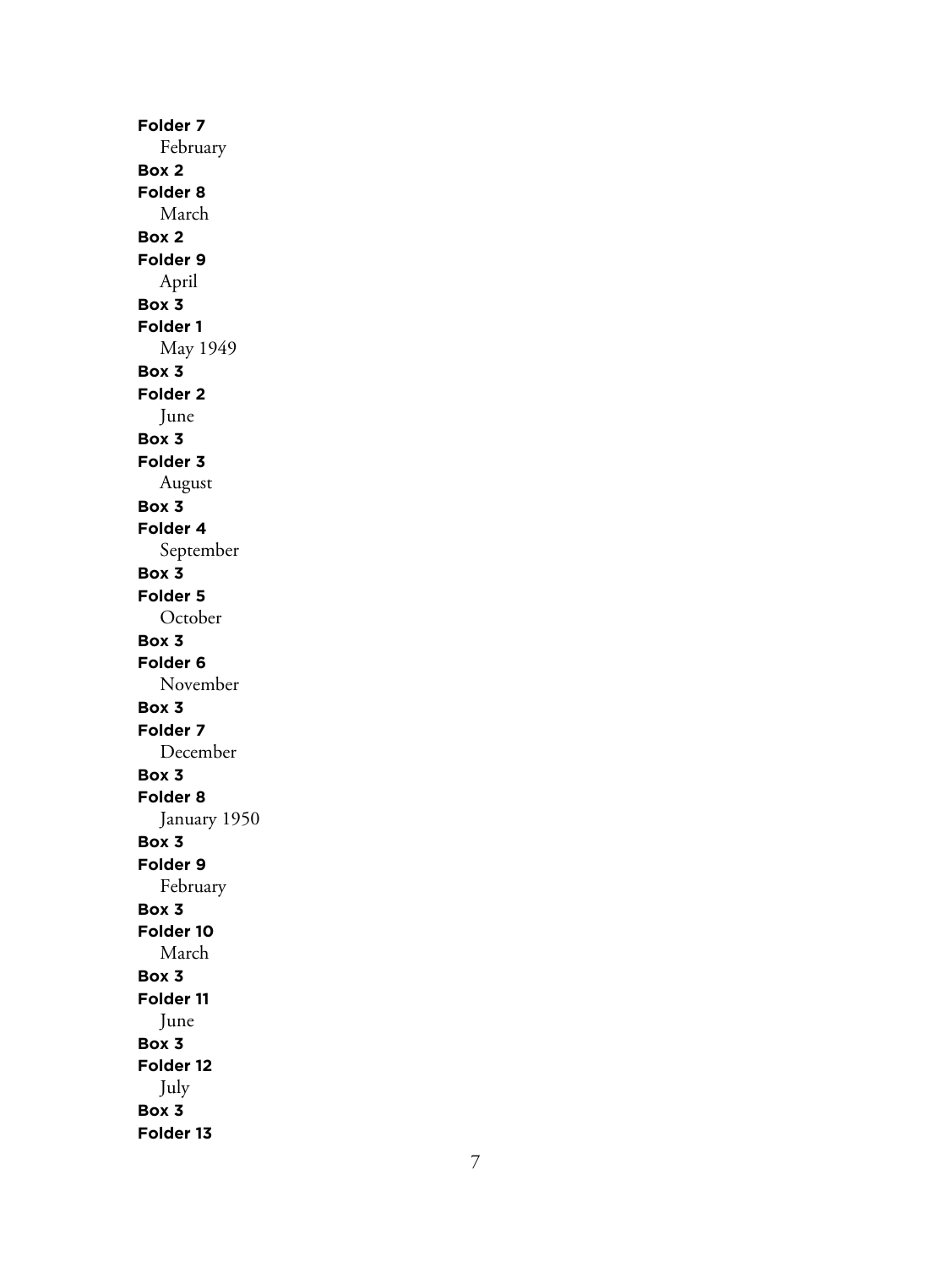# August **Box 3 Folder 14** September **Box 3 Folder 15 October Box 3 Folder 16** November **Box 3 Folder 17** December **Box 3 Folder 18** January 1951 **Box 3 Folder 19** February **Box 3 Folder 20** March **Box 3 Folder 21** April

# **Series II: Newspaper Clippings, Subject Order**

**Box 4 Folder 1** Acheson **Box 4 Folder 2** Appointments and resignations of scientists and others in Federal Government employ **Box 4 Folder 3** Argentina: Atomic Energy **Box 4 Folder 4** Argonne National Laboratory **Box 4 Folder 5** Arms Race **Box 4 Folder 6** Army-Navy debate **Box 4**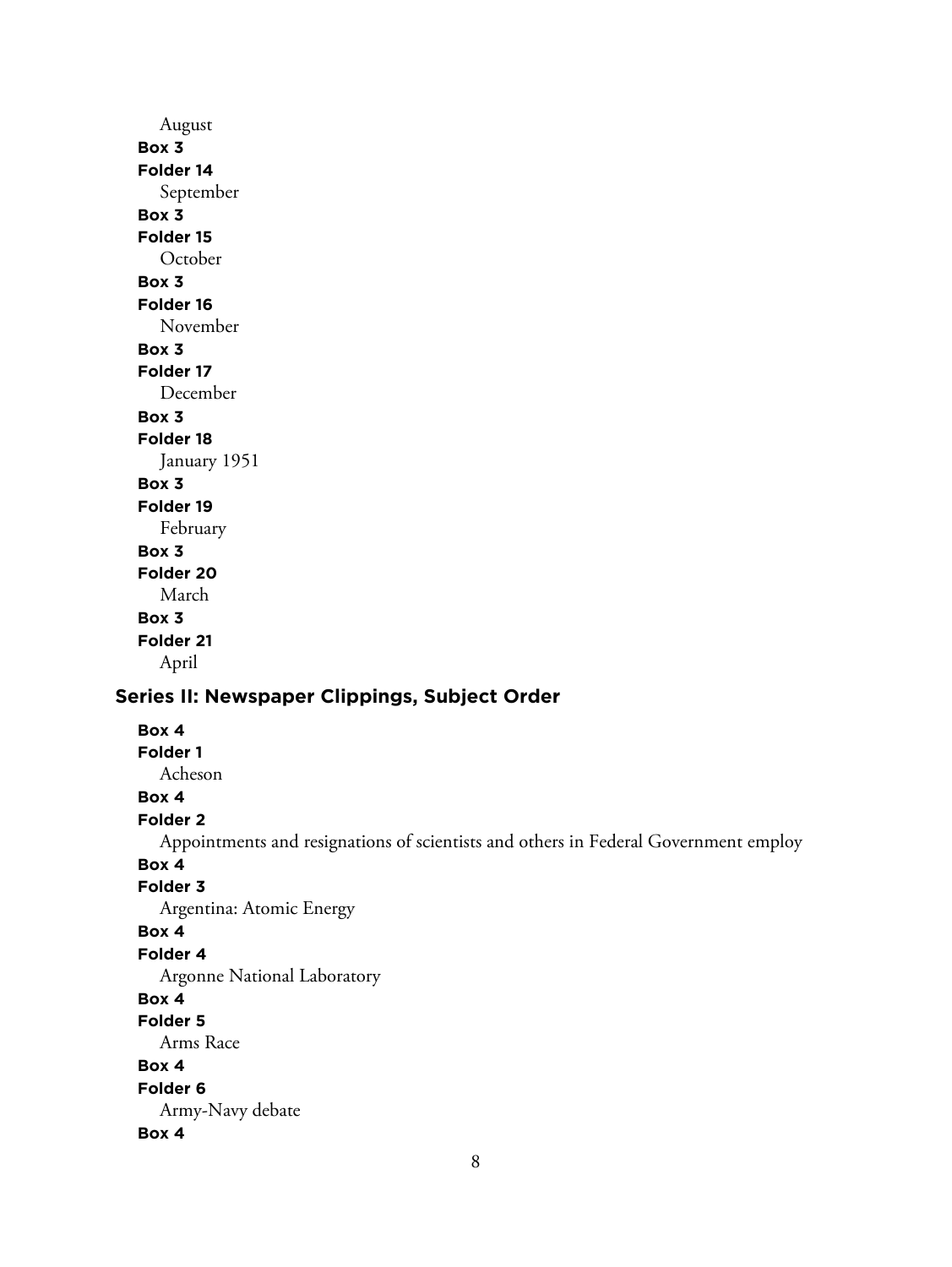**Folder 7** Atlantic Pact **Box 4 Folder 8** Atom Bomb Tests: Eniwetok, Bikini **Box 4 Folder 9** Atom Spy Trial (1) **Box 4 Folder 10** Atom Spy Trial (2) **Box 4 Folder 11** Atom Spy Trial (3) **Box 4 Folder 12** Appropriations **Box 4 Folder 13** AEC Fellowship case **Box 5 Folder 1** AEC Inquiry and Report **Box 5 Folder 2** Atomic Power **Box 5 Folder 3** Bacteriological Warfare **Box 5 Folder 4** Banning A-Bomb: pro & con **Box 5 Folder 5** Baruch, Bernard **Box 5 Folder 6** Belgium **Box 5 Folder 7** Book Reviews (1) **Box 5 Folder 8** Book Reviews (2) **Box 5 Folder 9**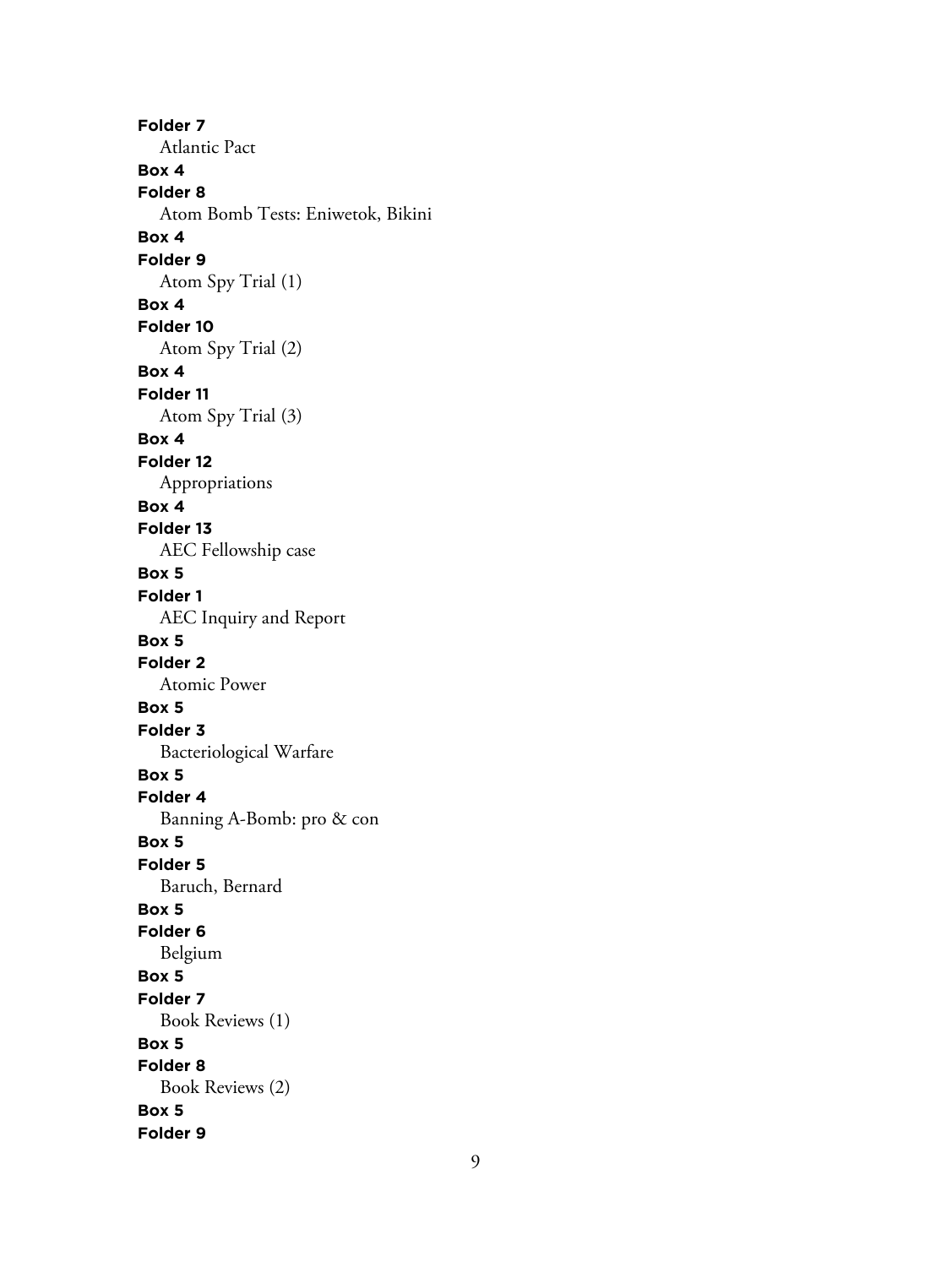Britain **Box 5 Folder 10** Brookhaven National Laboratory **Box 5 Folder 11** Canada **Box 5 Folder 12** Cartoons **Box 5 Folder 13** Churchill **Box 5 Folder 14** Civil defense **Box 5 Folder 15** Cold war **Box 5 Folder 16** Condon **Box 5 Folder 17** Cooperation: U.S., Britain, Canada **Box 5 Folder 18** Council of Europe: Strasbourg **Box 5 Folder 19** Czechoslovakia **Box 5 Folder 20** Du Pont: H-Bomb site **Box 5 Folder 21** Einstein **Box 5 Folder 22** European Defense **Box 6 Folder 1** Economic aid for underdeveloped areas **Box 6 Folder 2** Foreign policy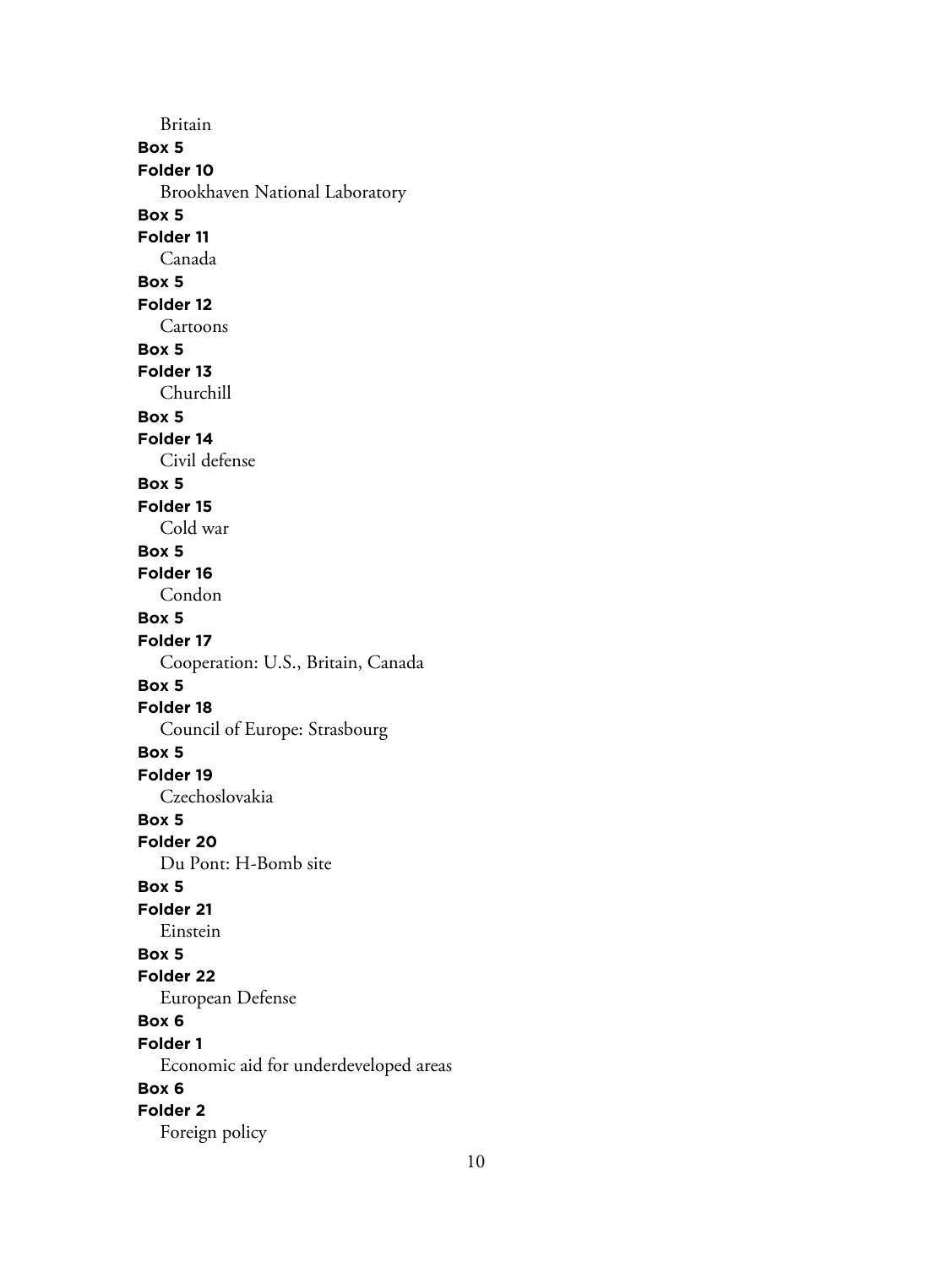**Box 6 Folder 3** France **Box 6 Folder 4** Fuchs case **Box 6 Folder 5** H-Bomb (1) **Box 6 Folder 6** H-Bomb (2) **Box 6 Folder 7** H-Bomb (3) **Box 6 Folder 8** H-Bomb (4) **Box 6 Folder 9** H-Bomb (5) **Box 6 Folder 10** Idaho Falls **Box 6 Folder 11** Industrial uses of atomic energy **Box 6 Folder 12** Installations **Box 6 Folder 13** International Science **Box 6 Folder 14** Isotopes **Box 6 Folder 15** Jordan Investigation **Box 6 Folder 16** Lilienthal Resignation **Box 6 Folder 17** Los Alamos **Box 7**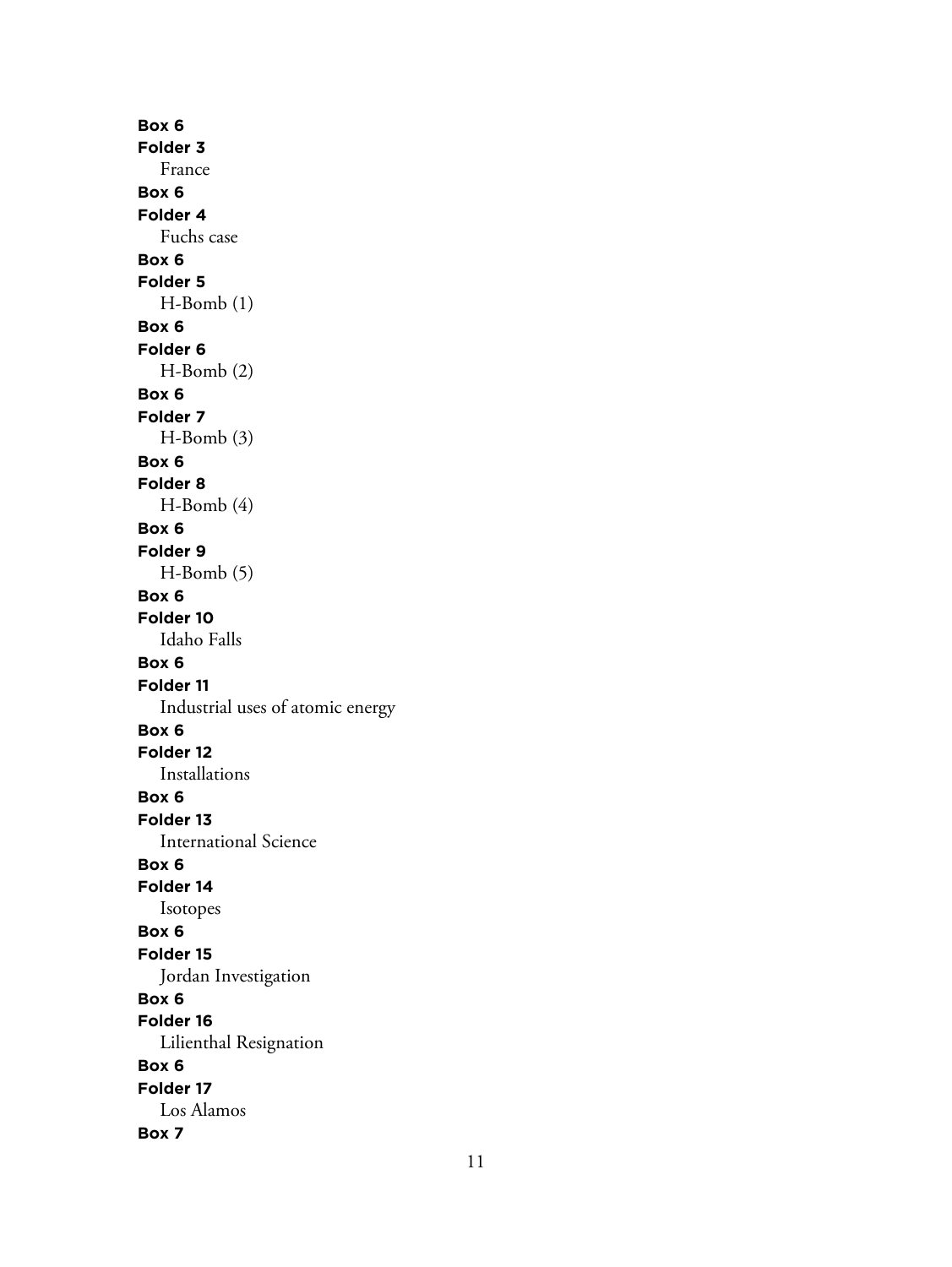**Folder 1** Loyalty Investigations **Box 7 Folder 2** Loyalty Oaths **Box 7 Folder 3** Medical implications and uses; weapon effects of atomic energy and isotopes **Box 7 Folder 4** Mexico **Box 7 Folder 5** Military defense **Box 7 Folder 6** Military effects **Box 7 Folder 7** Miscellaneous (1) **Box 7 Folder 8** Miscellaneous (2) **Box 7 Folder 9** National defense **Box 7 Folder 10** National Science Foundation **Box 7 Folder 11** Nehru **Box 7 Folder 12** New discoveries **Box 7 Folder 13** N.T. Sun-Bulletin smear **Box 7 Folder 14** Oak Ridge **Box 8 Folder 1** Peace Proposals: Churchill, McMahon, Tydings **Box 8 Folder 2**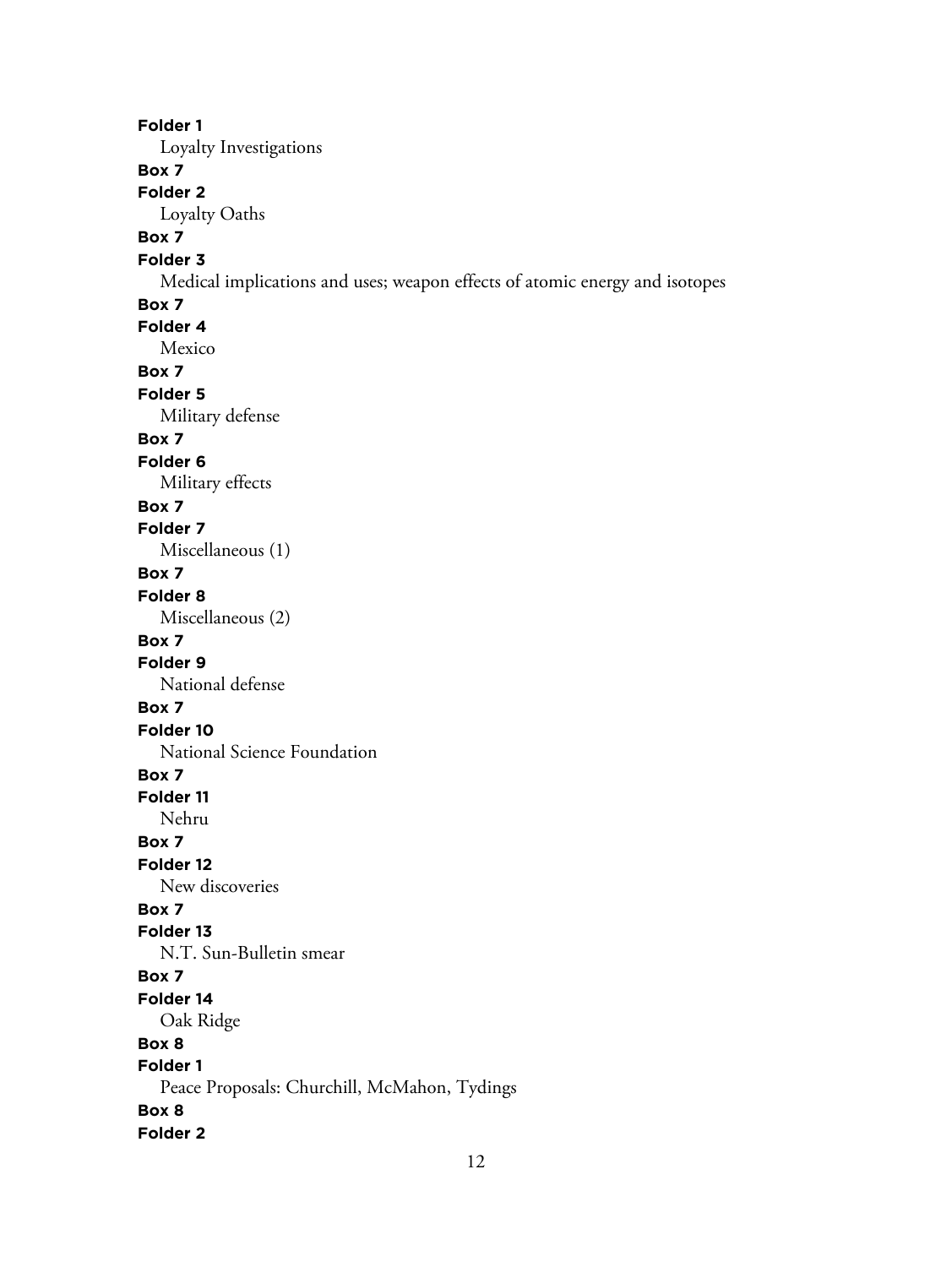Point Four Program **Box 8 Folder 3** Psychological warfare **Box 8 Folder 4** Public education **Box 8 Folder 5** Quaker proposals **Box 8 Folder 6** Radar **Box 8 Folder 7** Reactor Program **Box 8 Folder 8** Research **Box 8 Folder 9** Russia-A-Bomb (pre 1949) **Box 8 Folder 10** Russia-A-Bomb (post 1949) **Box 8 Folder 11** Russia: uranium resources **Box 8 Folder 12** Safety **Box 8 Folder 13** Scientific manpower mobilization **Box 8 Folder 14** Secrecy **Box 8 Folder 15** Security **Box 8 Folder 16** Shils **Box 8 Folder 17** Soviet bomb: U.S.-Soviet relations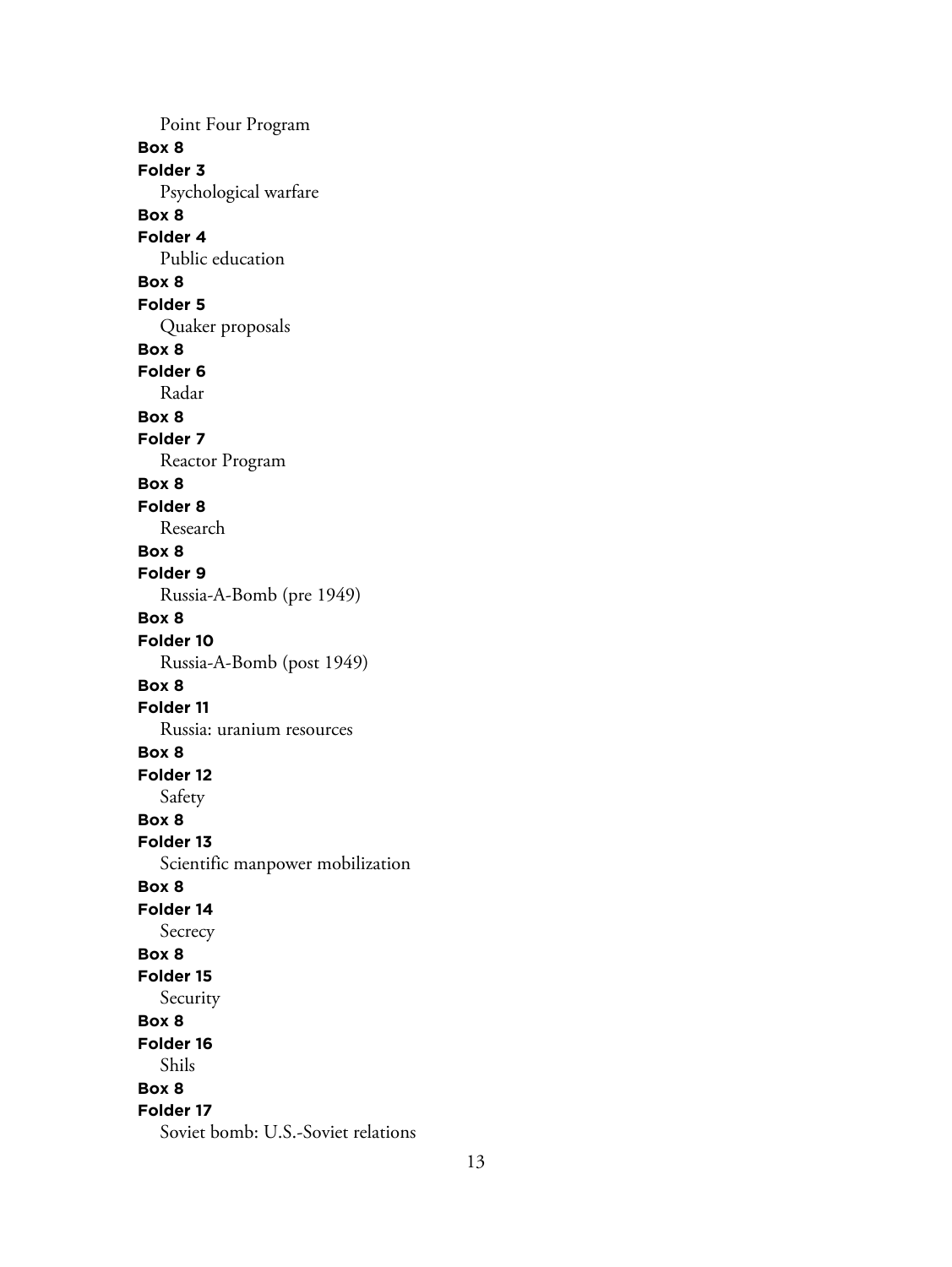**Box 8 Folder 18** Stockholm peace appeal **Box 9 Folder 1** Strachey **Box 9 Folder 2** Strategic value of bomb **Box 9 Folder 3** Switzerland **Box 9 Folder 4** Truman **Box 9 Folder 5** U.N. news (1) **Box 9 Folder 6** U.N. news (2) **Box 9 Folder 7** U.S. production **Box 9 Folder 8** Uranium resources: U.S. **Box 9 Folder 9** Uranium resources Miscellaneous **Box 9 Folder 10** Wallace Trial **Box 9 Folder 11** Weapons **Box 9 Folder 12** Weapon effects **Box 9 Folder 13** Western defense **Box 9 Folder 14** World government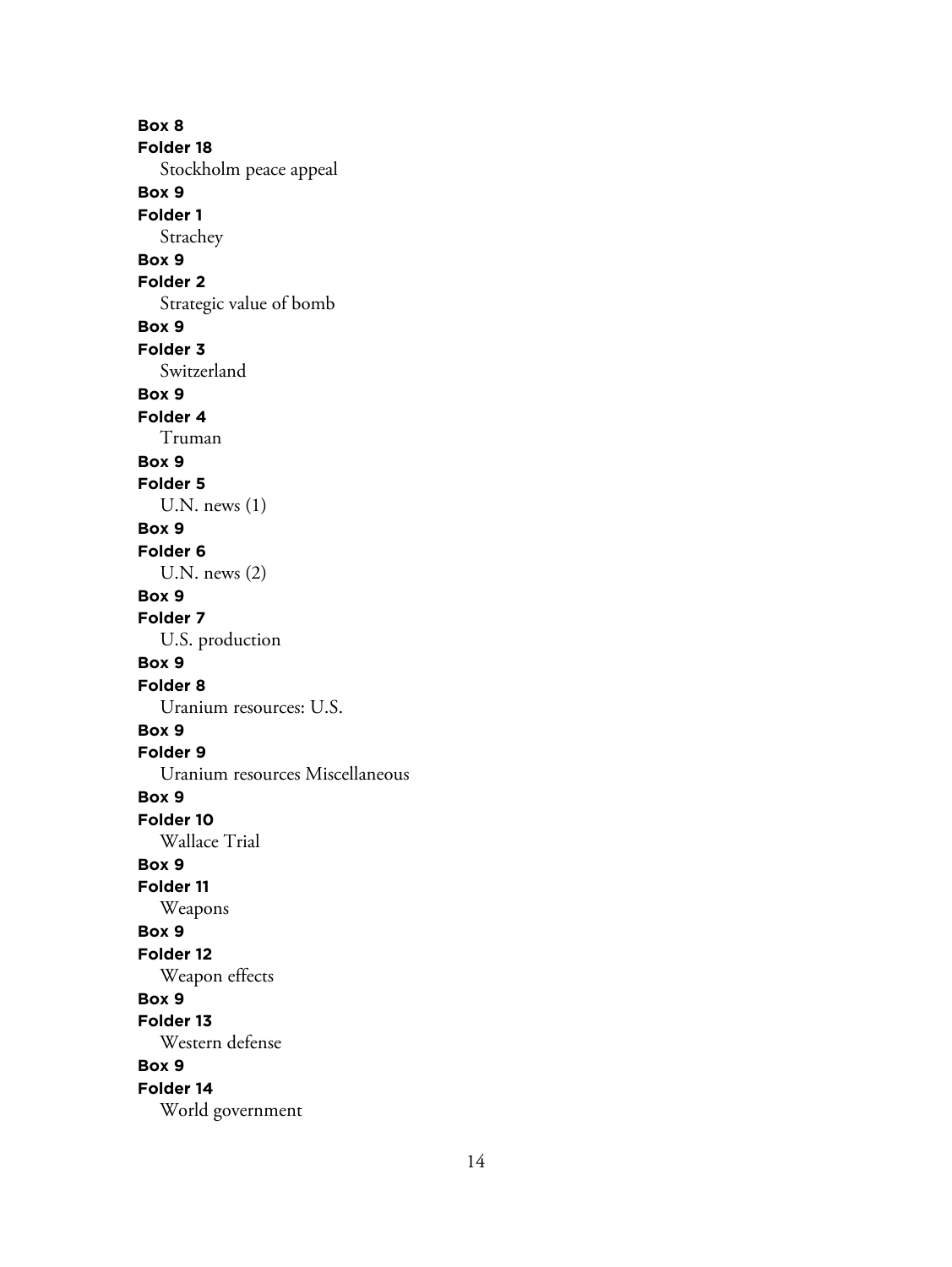**Box 9 Folder 15** August-September 1947 **Box 9 Folder 16** October-November **Box 9 Folder 17** December **Box 10 Folder 1** January 1948 **Box 10 Folder 2** February-March **Box 10 Folder 3** April **Box 10 Folder 4** May **Box 10 Folder 5** June-July **Box 10 Folder 6** August-September **Box 10 Folder 7 October Box 10 Folder 8** November **Box 10 Folder 9** December **Box 11 Folder 1** January 1949 **Box 11 Folder 2** February **Box 11 Folder 3**

## **Series III: Atomic Energy Commission Press Releases**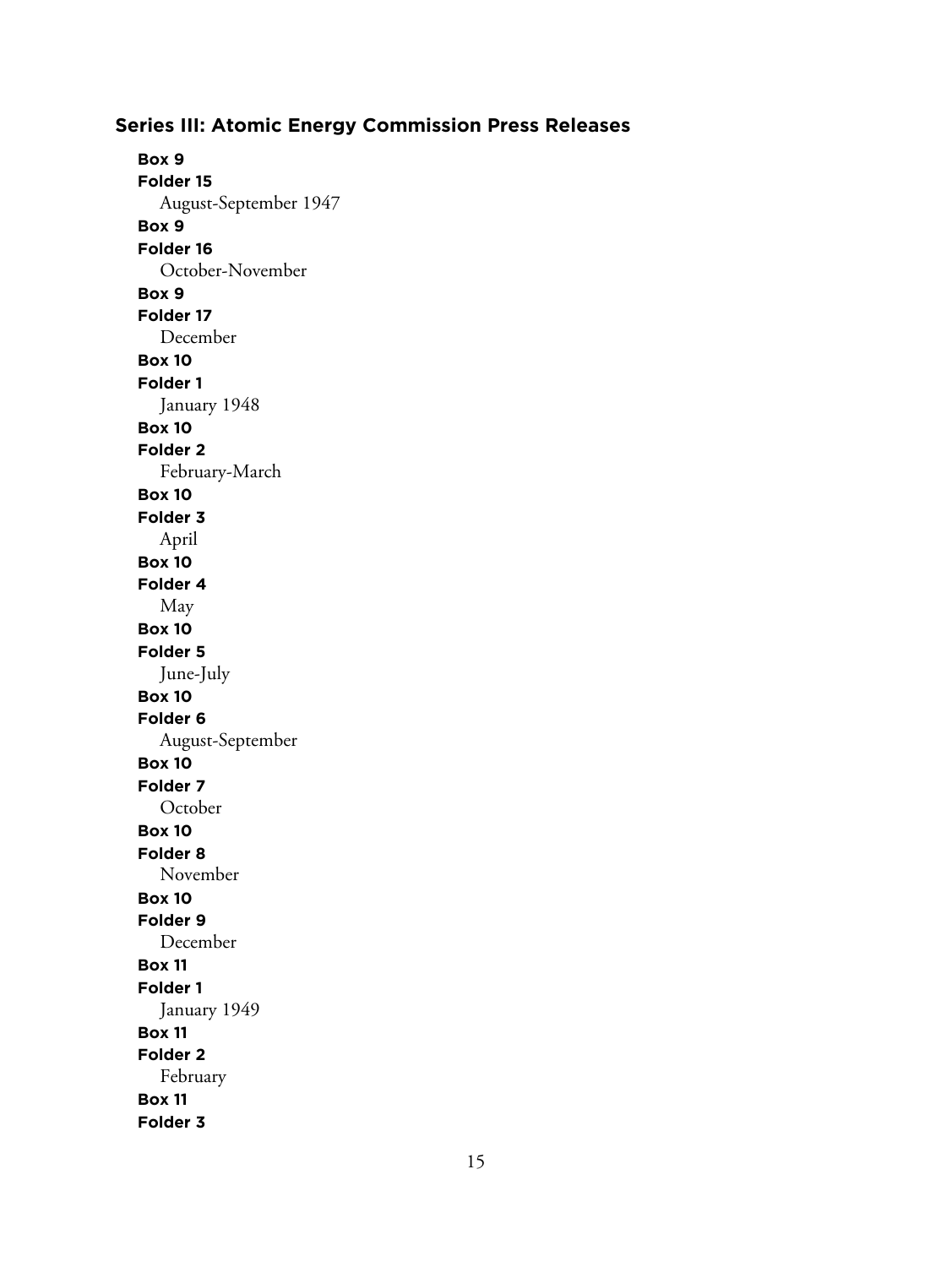March **Box 11 Folder 4** April **Box 11 Folder 5** May **Box 11 Folder 6** June **Box 11 Folder 7** July **Box 11 Folder 8** August **Box 11 Folder 9** September **Box 11 Folder 10** October **Box 11 Folder 11** November **Box 11 Folder 12** December **Box 12 Folder 1** January 1950 **Box 12 Folder 2** February **Box 12 Folder 3** March **Box 12 Folder 4** April **Box 12 Folder 5** May **Box 12 Folder 6** June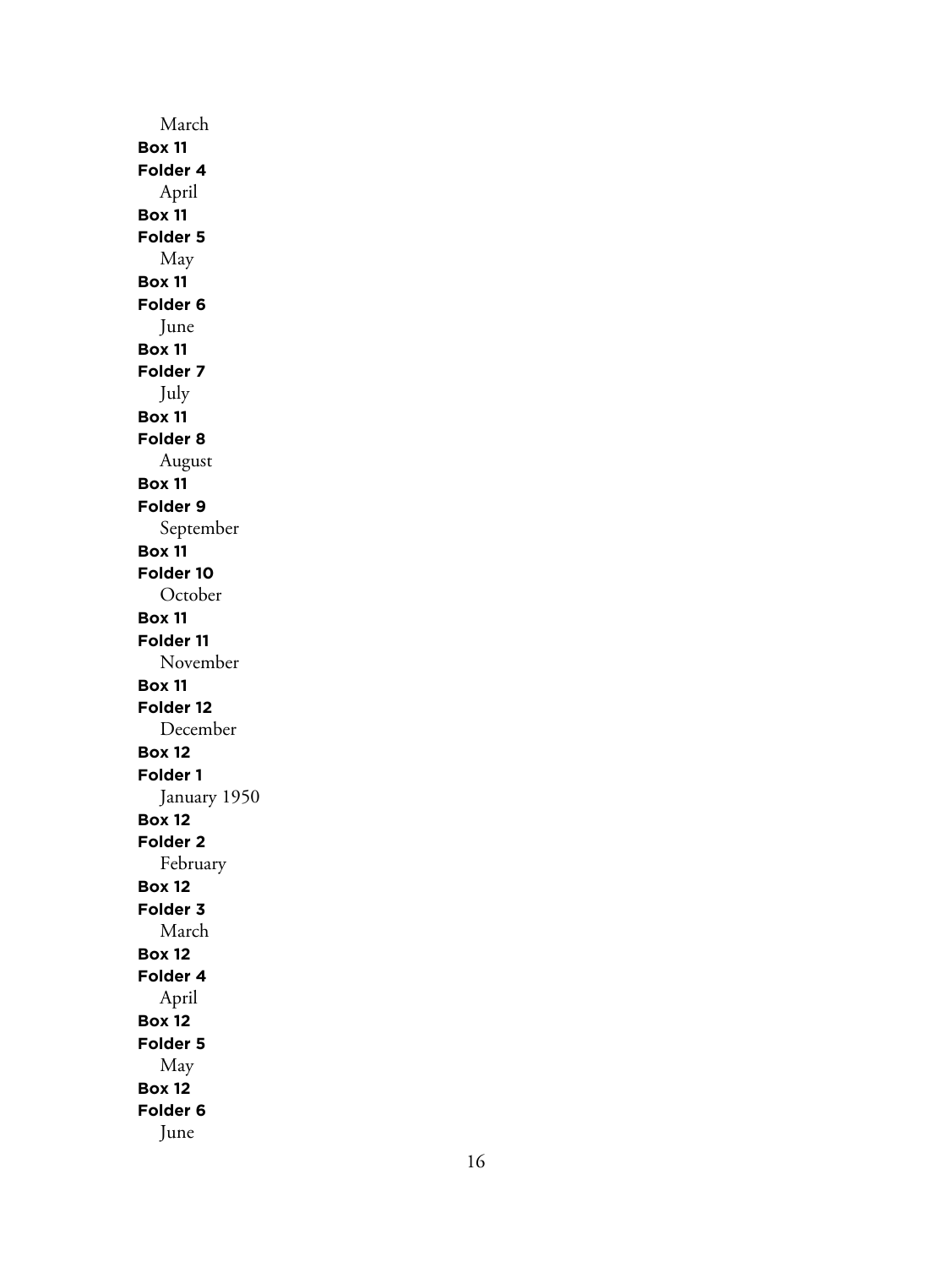**Box 12 Folder 7** July **Box 12 Folder 8** August **Box 12 Folder 9** September **Box 12 Folder 10 October Box 12 Folder 11** November **Box 12 Folder 12** December **Box 13 Folder 1** January 1951 **Box 13 Folder 2** February **Box 13 Folder 3** March **Box 13 Folder 4** April **Box 13 Folder 5** May **Box 13 Folder 6** June **Box 13 Folder 7** July **Box 13 Folder 8** August **Box 13 Folder 9** September **Box 13**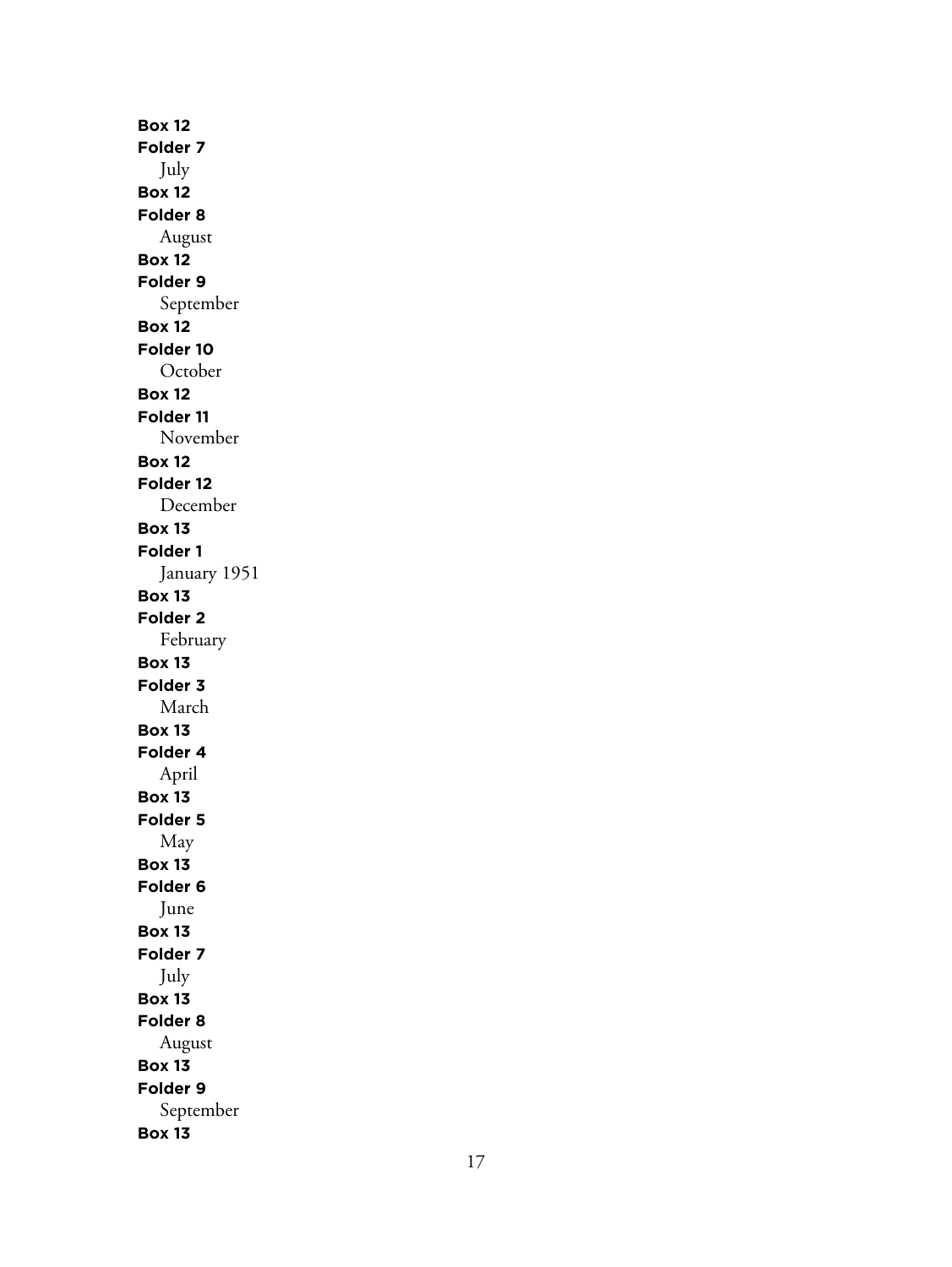**Folder 10 October Box 13 Folder 11** November **Box 13 Folder 12** December

## **Series IV: Hearings Before the Joint Committee on Atomic Energy: Congress of the U.S. May-July 1949**

**Box 14 Folder 1** Typed transcript May 12, 17, 26 **Box 14 Folder 2** Typed transcript June 1, 16, 17, 20, 21; July 6, 7 **Box 14 Folder 3** Typed transcript with comments; June 1, 2, 6, 8, 15, 16 **Box 14 Folder 4** Typed transcript June 17, 20, 21, 22, 23, 24, 28, 29, 30 **Box 14 Folder 5** Typed transcript with comments; June 1 thru July 8 **Box 14 Folder 6** Typed transcript with comments; June 1 thru June 22 **Box 14 Folder 7** Typed transcript with comments; 23 thru July 11

# **Series V: Periodicals**

## **Subseries 1: Atomic-Bulletin**

**Box 15 Folder 1** Atomic Energy Newsletter 1949, 1950 **Box 15 Folder 2** Atomic Energy Newsletter 1952 **Box 15 Folder 3** Brookhaven Reading Lists August-December 1947 **Box 15**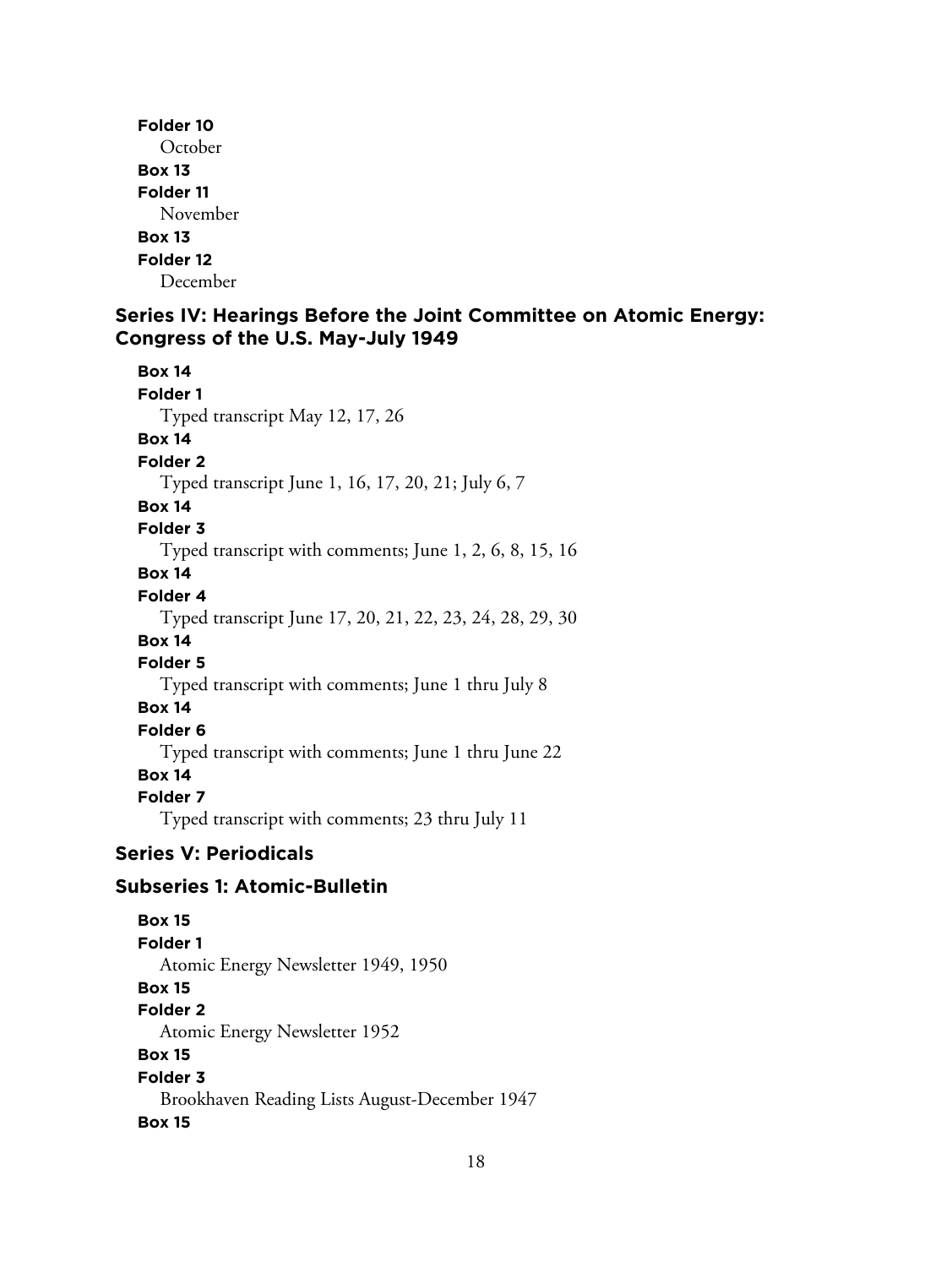**Folder 4** Brookhaven Reading Lists January-March 1948 **Box 15 Folder 5** Brookhaven Reading Lists April-June **Box 15 Folder 6** Brookhaven Reading Lists July-September **Box 15 Folder 7** Brookhaven Reading Lists October-December **Box 15 Folder 8** Brookhaven Reading Lists January-March 1949 **Box 15 Folder 9** Brookhaven Reading Lists April-June **Box 15 Folder 10** Brookhaven Reading Lists July-December **Box 16 Folder 1** Brookhaven Reading Lists January-May 1950 **Box 16 Folder 2** Brookhaven Reading Lists June-September **Box 16 Folder 3** Brookhaven Reading Lists October-December **Box 16 Folder 4** Brookhaven Reading Lists January-April 1952 **Box 16 Folder 5** Brookhaven Reading Lists May-August **Box 16** Bulletin of Atomic Scientists Vol. 1 1945 **Box 16** Bulletin of Atomic Scientists Vol. 2 1946 **Box 16** Bulletin of Atomic Scientists Vol. 3 1947 **Box 17** Bulletin of Atomic Scientists Vol. 4 1948 **Box 17** Bulletin of Atomic Scientists Vol. 5 1949 **Box 17**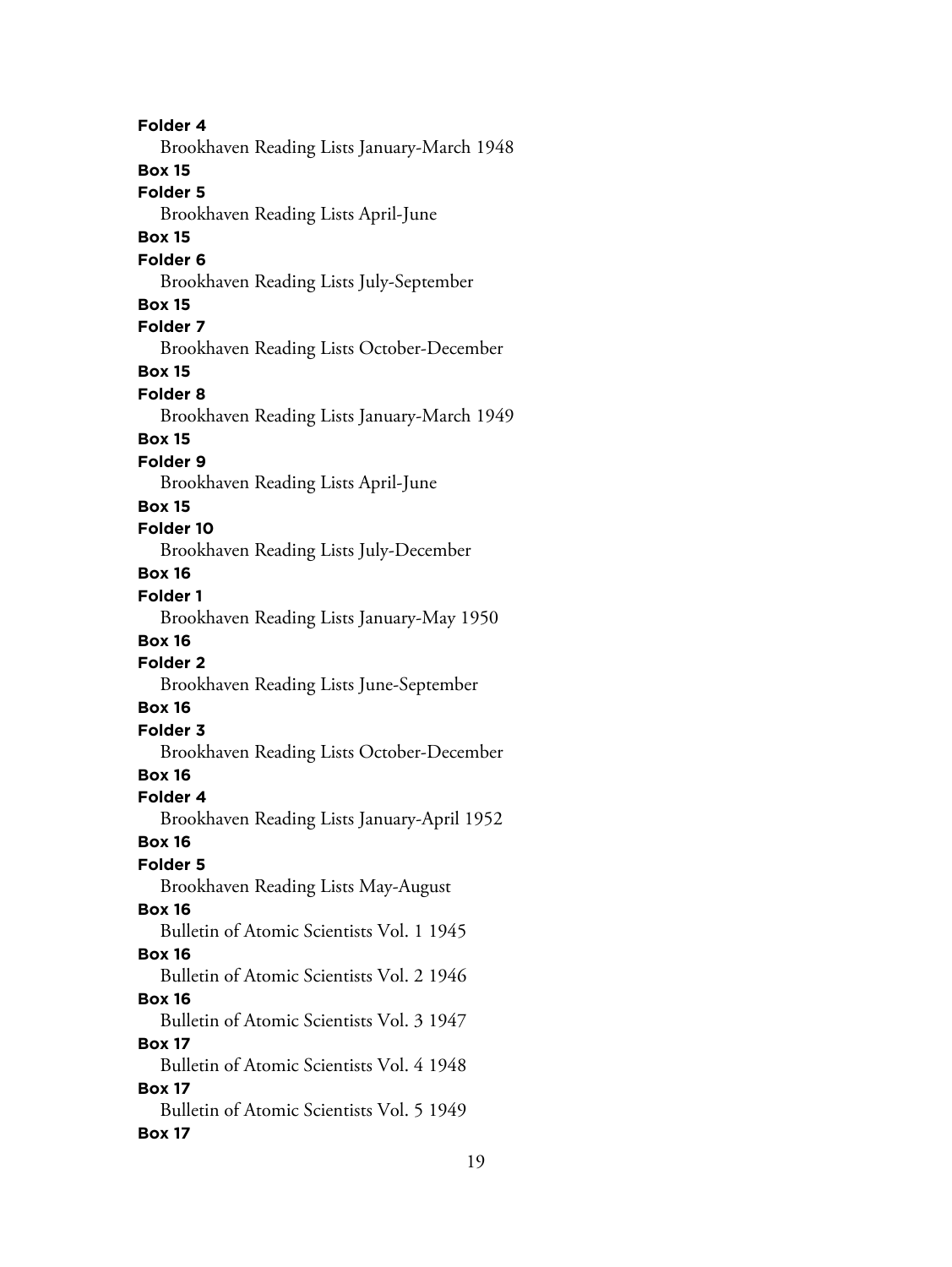20 Bulletin of Atomic Scientists Vol. 6 1950 **Box 17** Bulletin of Atomic Scientists Vol. 7 1951 **Box 17** Bulletin of Atomic Scientists Vol. 8 1952 **Box 18A** Bulletin of Atomic Scientists Vol. 9 1953 **Box 18A** Bulletin of Atomic Scientists Vol. 10 1954 **Box 18A** Bulletin of Atomic Scientists Vol. 11 1955 **Box 18A** Bulletin of Atomic Scientists Vol. 12 1956 **Box 18A** Bulletin of Atomic Scientists Vol. 13 1957 (no.1 missing) **Box 18A** Bulletin of Atomic Scientists Vol. 14 1958 **Box 18 Folder 1** Federation of Atomic Scientists newsletters, related correspondence 1949-1951 **Box 18 Folder 2** General Electric Research Laboratory, Knolls Atomic Power Laboratory News July-August 1949 **Box 18 Folder 3** Governmental Affairs, published by Chamber of Commerce of U.S. August 1945-April 1946 **Box 18 Folder 4** Governmental Affairs, April-August 1946 **Box 19 Folder 1** Library of Congress Legislative Reference Service, references for atomic energy, April 1947- June 1951 **Box 19 Folder 2** Los Alamos newsletter December 1945-May 1946 **Box 19 Folder 3** Oak Ridge newsletter February 1947-August 1950 **Box 19 Folder 4** Periodical Digest July 13, 1949-December 21, 1949 **Box 19 Folder 5**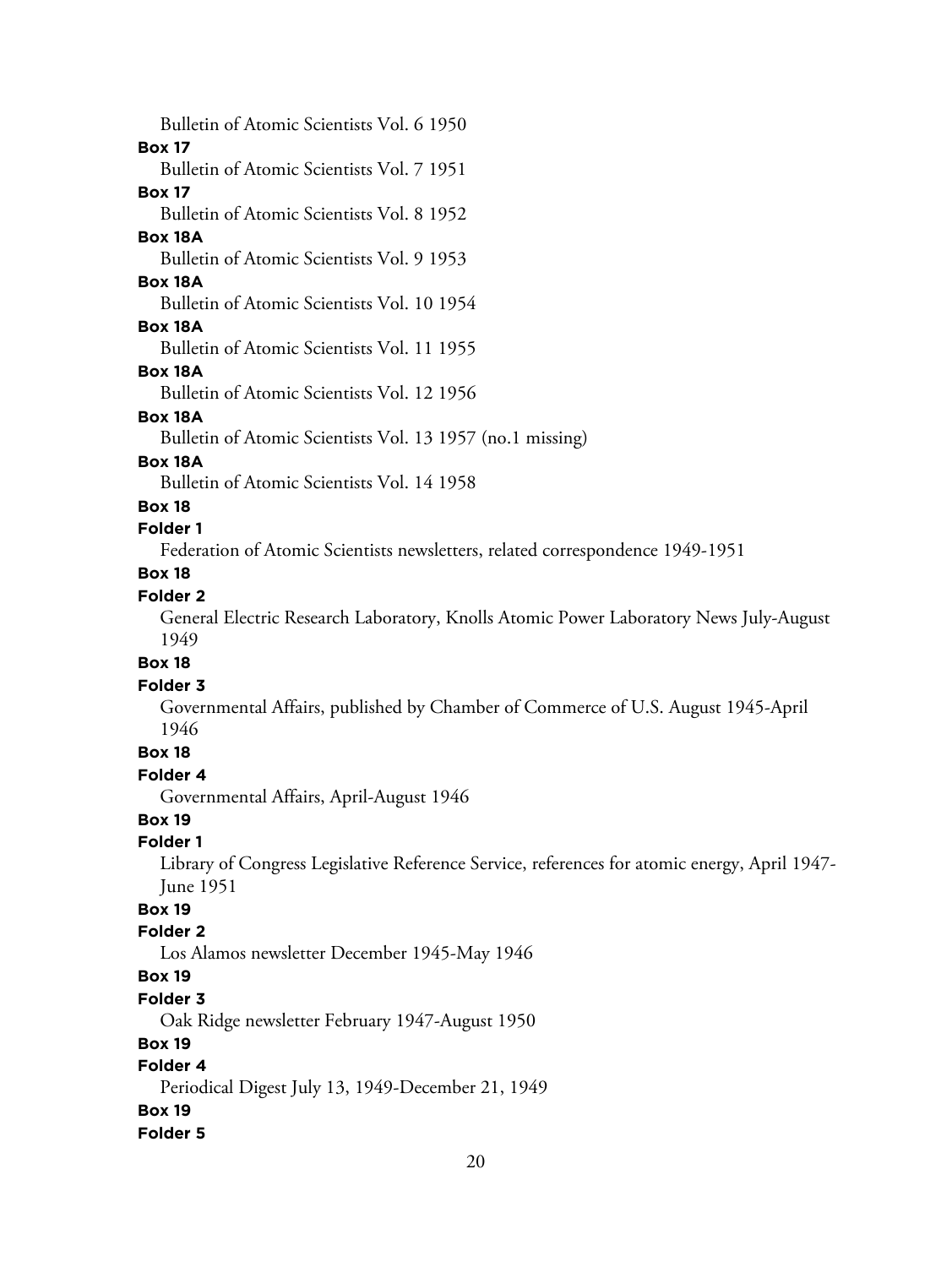Periodical Digest January 1950-June 1950

# **Subseries 2: United Nations Publications**

**Box 20 Folder 1** UNAEC **Box 20 Folder 2** UNESCO **Box 20 Folder 3** UN General Assembly **Box 20 Folder 4** miscellaneous **Box 20 Folder 5** UN press releases

# **Subseries 3: Civil Defense Material**

**Box 21 Folder 1** Airplane spotting and radar network **Box 21 Folder 2** AEC and civil defense **Box 21 Folder 3** Chicago **Box 21 Folder 4** Civil defense act, 1950 **Box 21 Folder 5** Civil Defense News **Box 21 Folder 6** Civilian protection group **Box 21 Folder 7** Detection **Box 21 Folder 8** Miscellaneous publications about civil defense **Box 22 Folder 1**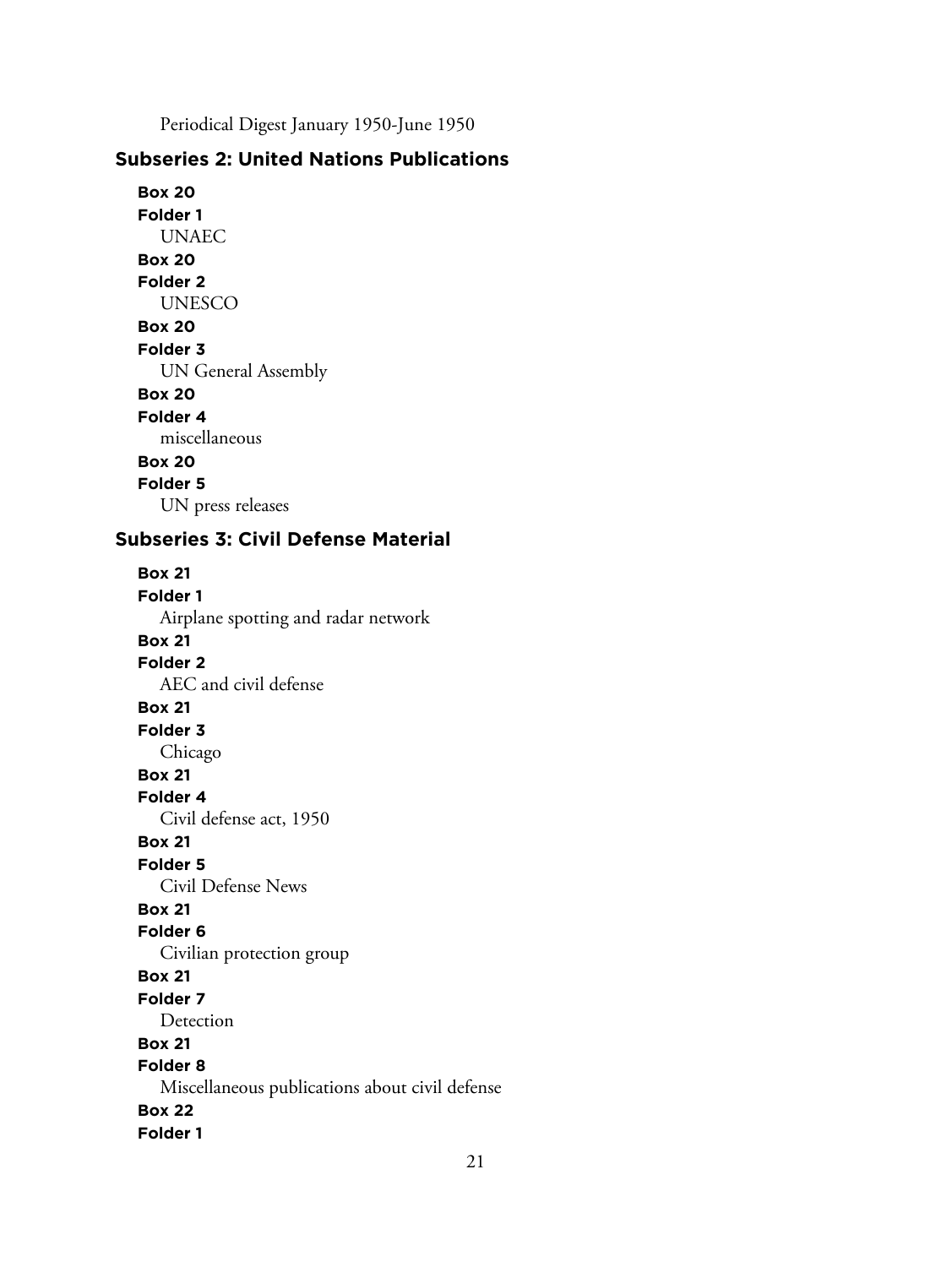Dispersal **Box 22 Folder 2** Dispersal and city planning **Box 22 Folder 3** Emergency operation of industry and the economy **Box 22 Folder 4** Federal Civil Defense Administration **Box 22 Folder 5** Federal Legislation **Box 22 Folder 6** Fire **Box 22 Folder 7** Foreign **Box 22 Folder 8** General clippings **Box 22 Folder 9** Health **Box 22 Folder 10** Hearings of Congressional joint committee on atomic energy **Box 23 Folder 1** Illinois **Box 23 Folder 2** Inter-State pact: eastern region **Box 23 Folder 3** Milwaukee **Box 23 Folder 4** National **Box 23 Folder 5** National security resources board **Box 23 Folder 6** newspaper clippings general (1)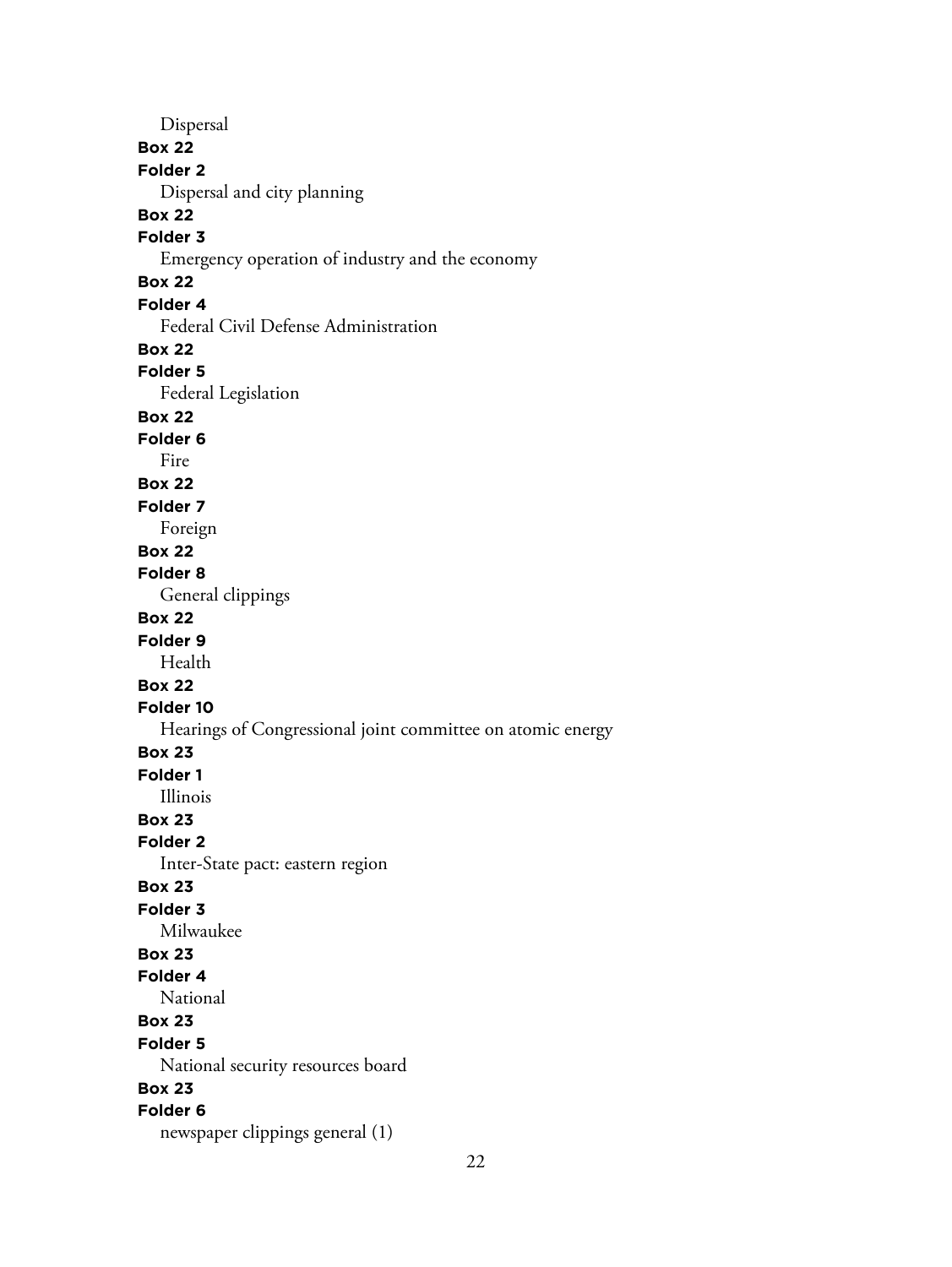**Box 23 Folder 7** newspaper clippings general (2) **Box 23 Folder 8** Newsletters and pamphlets **Box 24 Folder 1** New York City (1) **Box 24 Folder 2** New York City (2) **Box 24 Folder 3** New York State **Box 24 Folder 4** Oregon **Box 24 Folder 5** Psychological aspects **Box 24 Folder 6** Public apathy **Box 24 Folder 7** Radiation protection and detection **Box 25 Folder 1** Reading list **Box 25 Folder 2** Religion **Box 25 Folder 3** Shelters **Box 25 Folder 4** States **Box 25 Folder 5** Test drills **Box 25 Folder 6** Washington, D.C.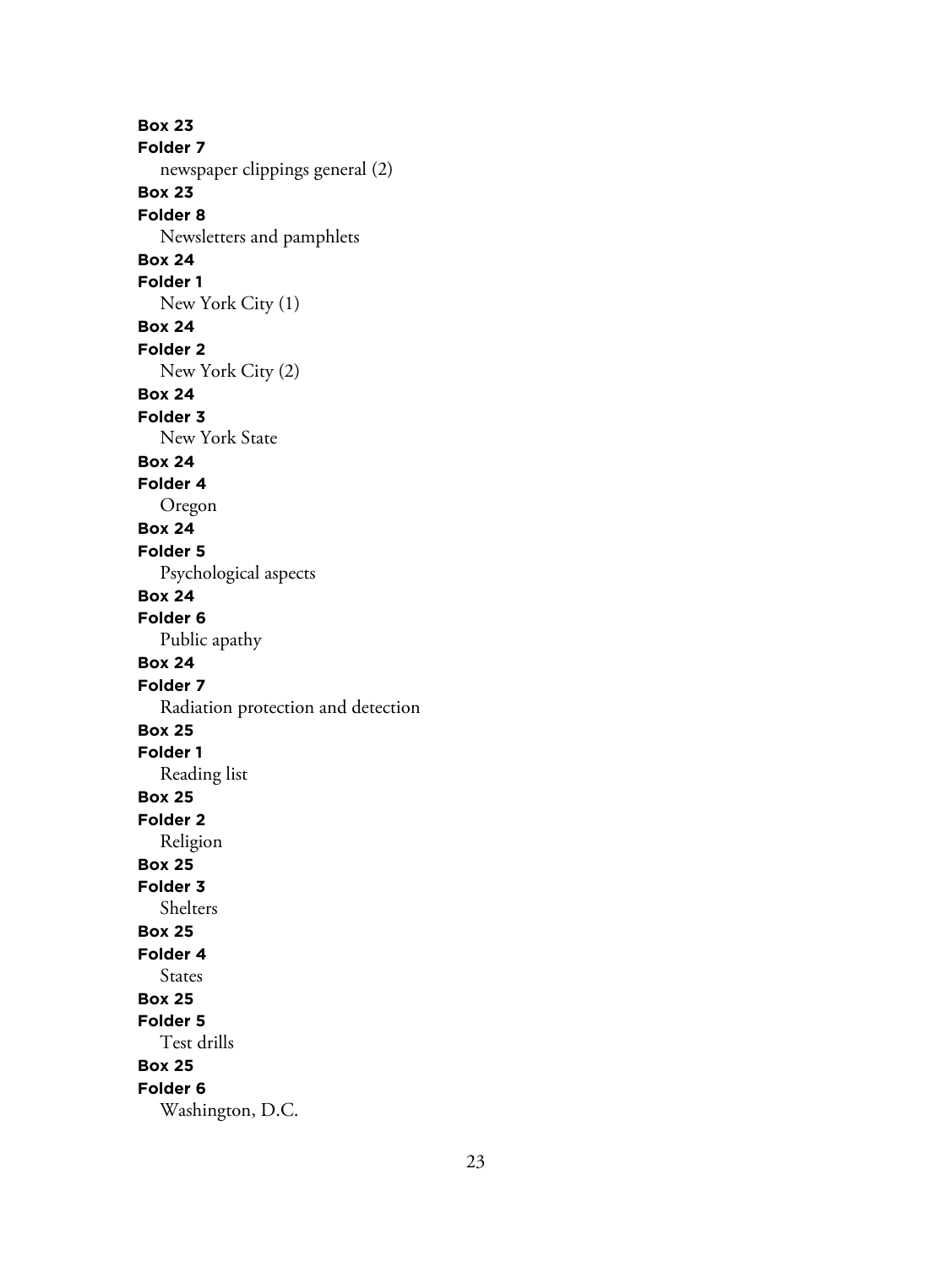## **Series VI: Speeches, Publications, Correspondence and Editorial Comments; and General Material**

**Box 26 Folder 1** Administrative problems in government research **Box 26 Folder 2** Argonne national laboratory **Box 26 Folder 3** Atomic scientists of Chicago **Box 26 Folder 4** Argentina **Box 26 Folder 5** Arms Race **Box 26 Folder 6** Atlantic union **Box 26 Folder 7** AEC Communities **Box 26 Folder 8** AEC organization **Box 26 Folder 9** Atomic energy: foreign policy and foreign reactions **Box 26 Folder 10** Atomic energy: international control & the Baruch plan **Box 26 Folder 11** Atomic power and industry **Box 26 Folder 12** Biography: scientists and others **Box 26 Folder 13** Book reviews **Box 27 Folder 1** British developments **Box 27**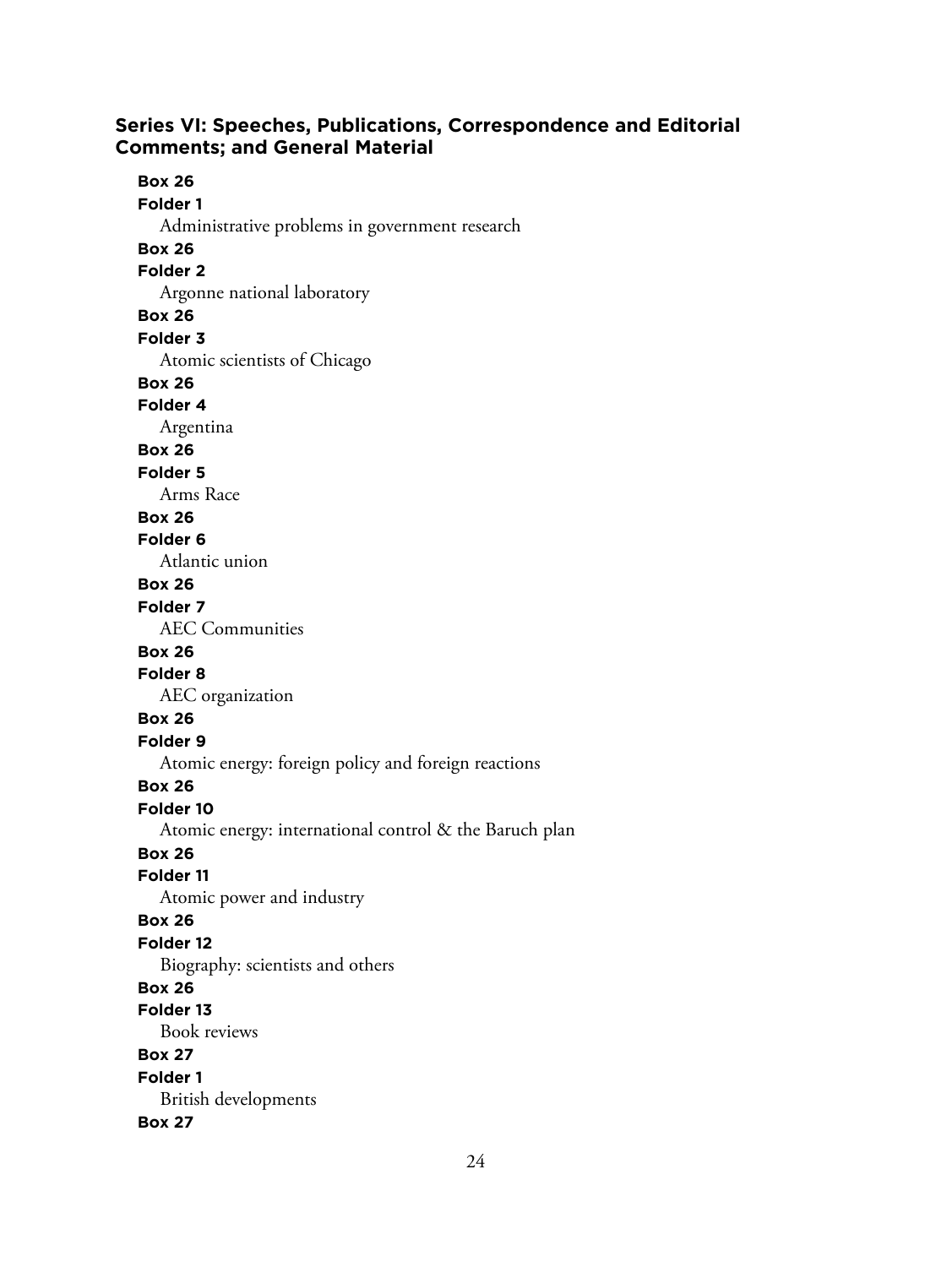**Folder 2** Brookhaven National Laboratory **Box 27 Folder 3** Canada **Box 27 Folder 4** Carnegie Foundation: committee on atomic energy **Box 27 Folder 5** Civil liberties **Box 27 Folder 6** Education **Box 27 Folder 7** Eniwetok **Box 27 Folder 8** Federal Legislation **Box 27 Folder 9** Film **Box 27 Folder 10** Forrestal **Box 27 Folder 11** France **Box 27 Folder 12** Genetics Controversy **Box 27 Folder 13** Health **Box 27 Folder 14** Huxley proposal **Box 27 Folder 15** Industrial uses of atomic energy **Box 27 Folder 16** Intellectual freedom **Box 27 Folder 17**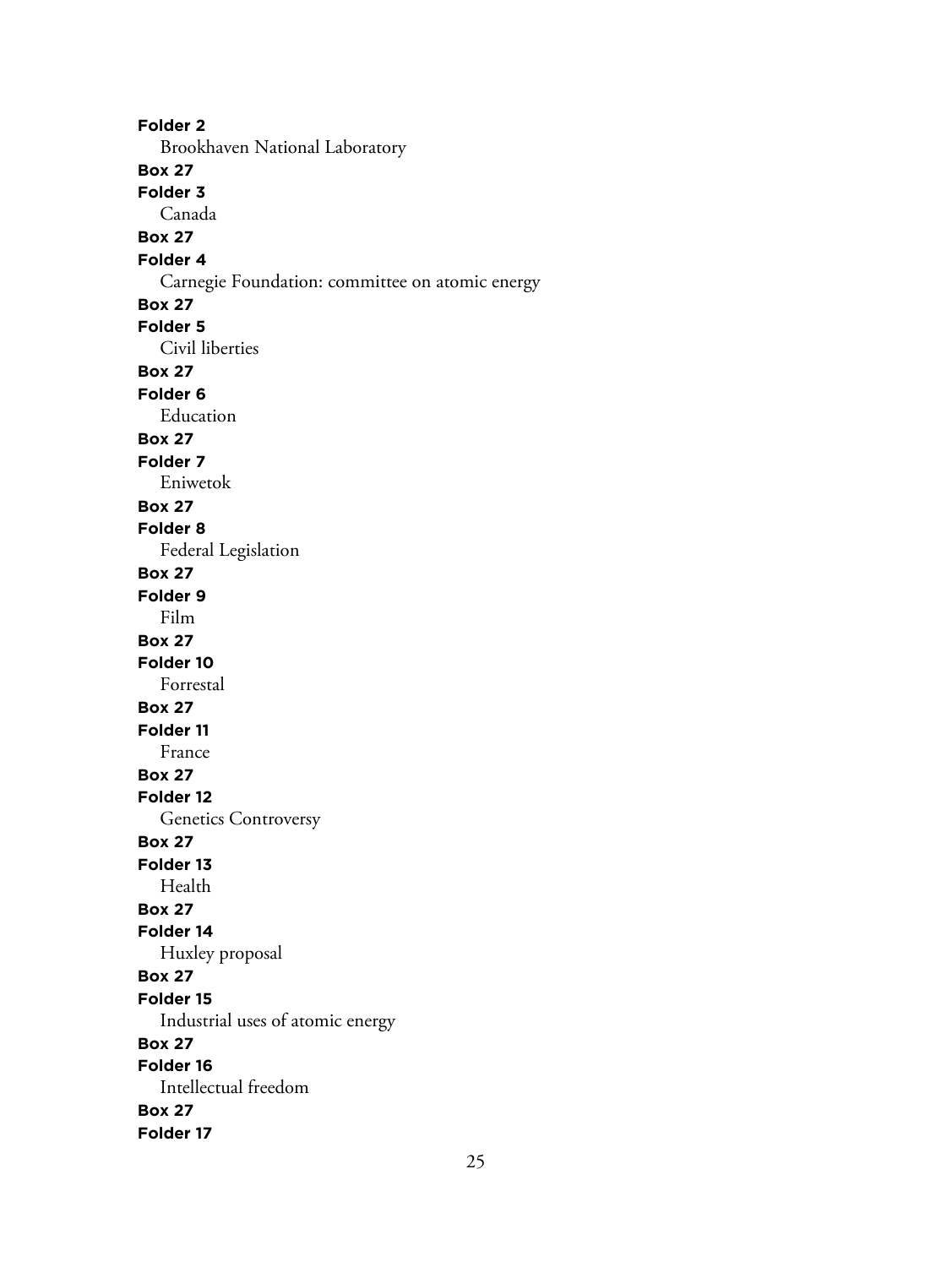Japan **Box 28 Folder 1** Lilienthal **Box 28 Folder 2** Los Alamos **Box 28 Folder 3** Low Power Reactors **Box 28 Folder 4** McMahon **Box 28 Folder 5** Military policy **Box 28 Folder 6** Miscellaneous **Box 28 Folder 7** National Science Foundation **Box 28 Folder 8** Nehru **Box 28 Folder 9** New York Commission on atomic information **Box 29 Folder 1** Norway **Box 29 Folder 2** Nucleonics **Box 29 Folder 3** Oakridge **Box 29 Folder 4** J.R. Oppenheimer's speeches **Box 29 Folder 5** Ores (1) **Box 29 Folder 6** Ores (2)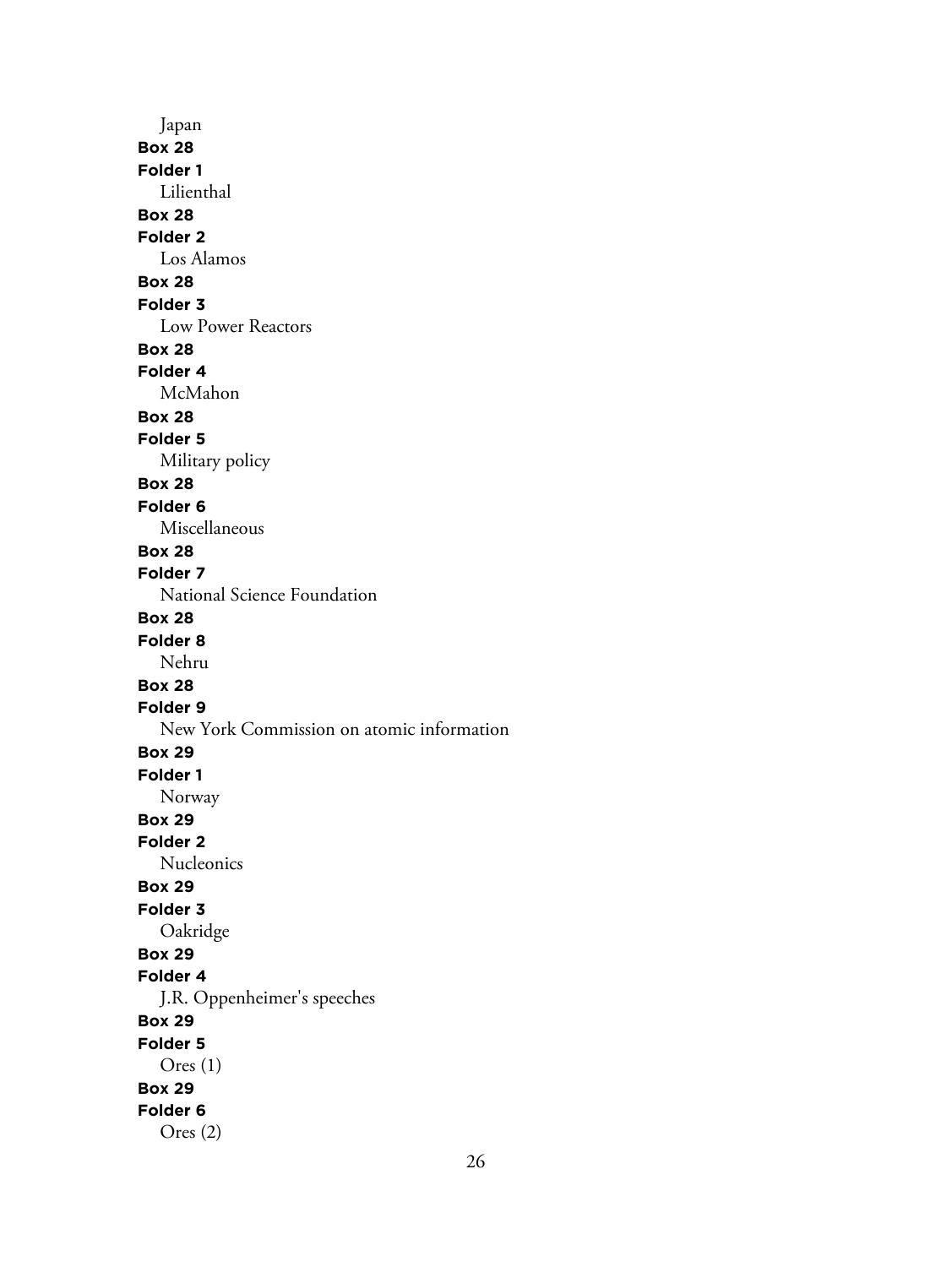**Box 29 Folder 7** Philosophy **Box 29 Folder 8** Princeton conference on atomic energy and world government 1947 **Box 29 Folder 9** Psychology **Box 29 Folder 10** Public education: schools and conferences **Box 29 Folder 11** Radiation damage symposium **Box 29 Folder 12** Research **Box 29 Folder 13** Russia **Box 29 Folder 14** Russo-American relations **Box 29 Folder 15** Science: politics and government **Box 30 Folder 1** Science and Secrecy **Box 30 Folder 2** Science and society **Box 30 Folder 3** Scientific manpower mobilization (1) **Box 30 Folder 4** Scientific manpower mobilization (2) **Box 30 Folder 5** Scientists: speeches by and about **Box 30 Folder 6** Scripts and stories **Box 30**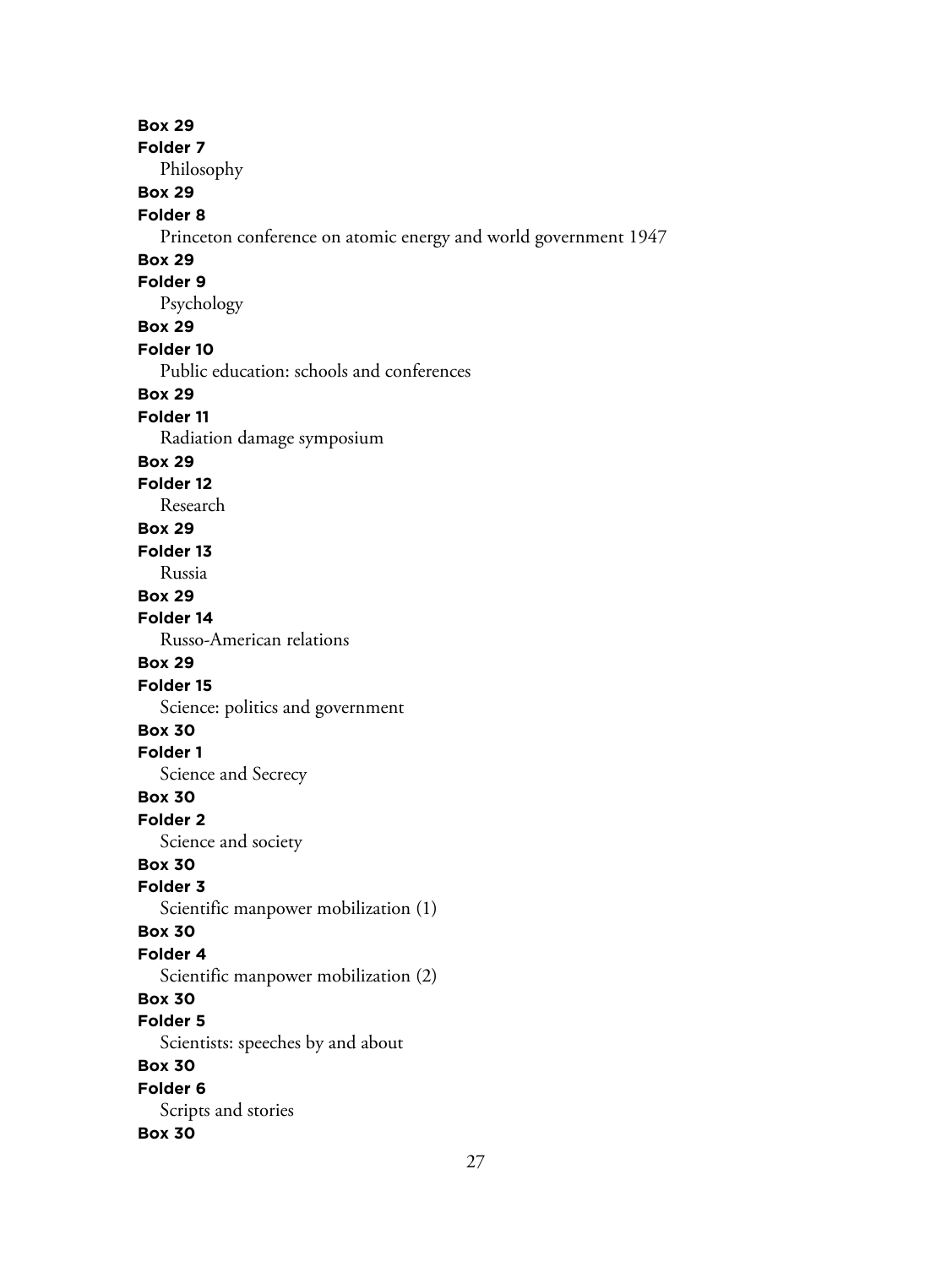**Folder 7** Security **Box 30 Folder 8** Soviet A-Bomb explosion: Lapp, Silov; Figaro **Box 30 Folder 9** Swiss **Box 31 Folder 1** Weapon effects **Box 31 Folder 2** Weapons **Box 31 Folder 3** World government **Box 31 Folder 4** World Resources (1) **Box 31 Folder 5** World Resources (2) **Box 31 Folder 6** World Resources (3) **Box 31 Folder 7** World Resources (4) **Box 31 Folder 8** World Resources (5)

# **Series VII: Editorial Material and Correspondence**

**Box 32 Folder 1** Atomic energy and government control **Box 32 Folder 2** Biographies of editorial board members **Box 32 Folder 3** Civil Defense issue of the Bulletin **Box 32 Folder 4** Coale, Ansley: reduce vulnerability to atomic bombs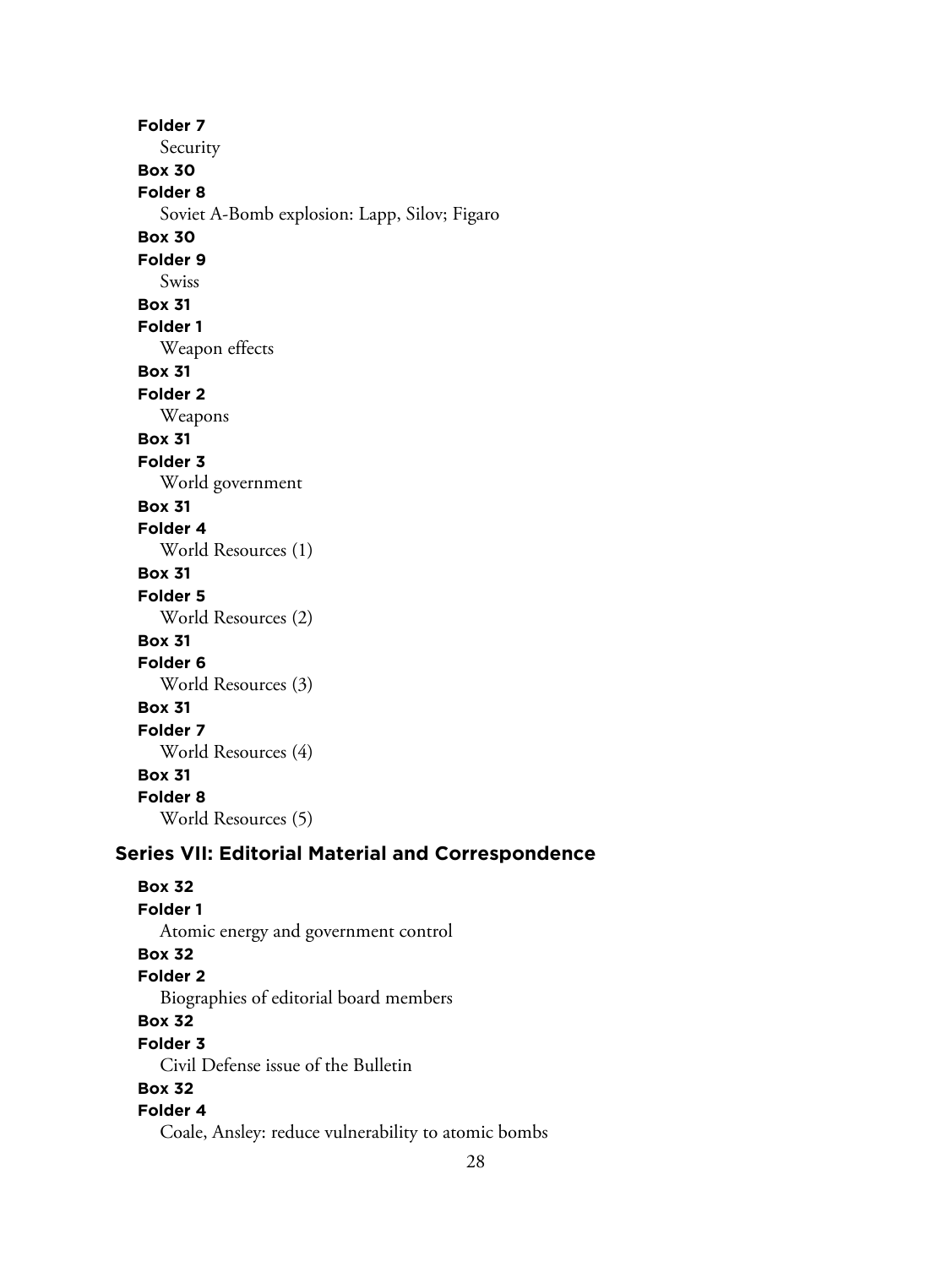**Box 32 Folder 5** Daniel and Squires: responsibility **Box 32 Folder 6** Darwin, Sir Charles **Box 32 Folder 7** Editorials, Articles, correspondence **Box 32 Folder 8** Esslinger, William: world government **Box 32 Folder 9** Foreign reaction: Hall, Shils, Bishop **Box 32 Folder 10** Holter, Norman **Box 32 Folder 11** Letter to editor, 1948 **Box 32 Folder 12** Loftus, Joseph **Box 32 Folder 13** Meier and Frase **Box 32 Folder 14** Merriam, Charles E., lectures 1947 (1) **Box 32 Folder 15** Merriam, Charles E., lectures 1947 (2) **Box 32 Folder 16** Oppenheimer, Frank **Box 32 Folder 17** Polanyi, Michael **Box 32 Folder 18** Radio script **Box 32 Folder 19** Ratner, Sidney **Box 32**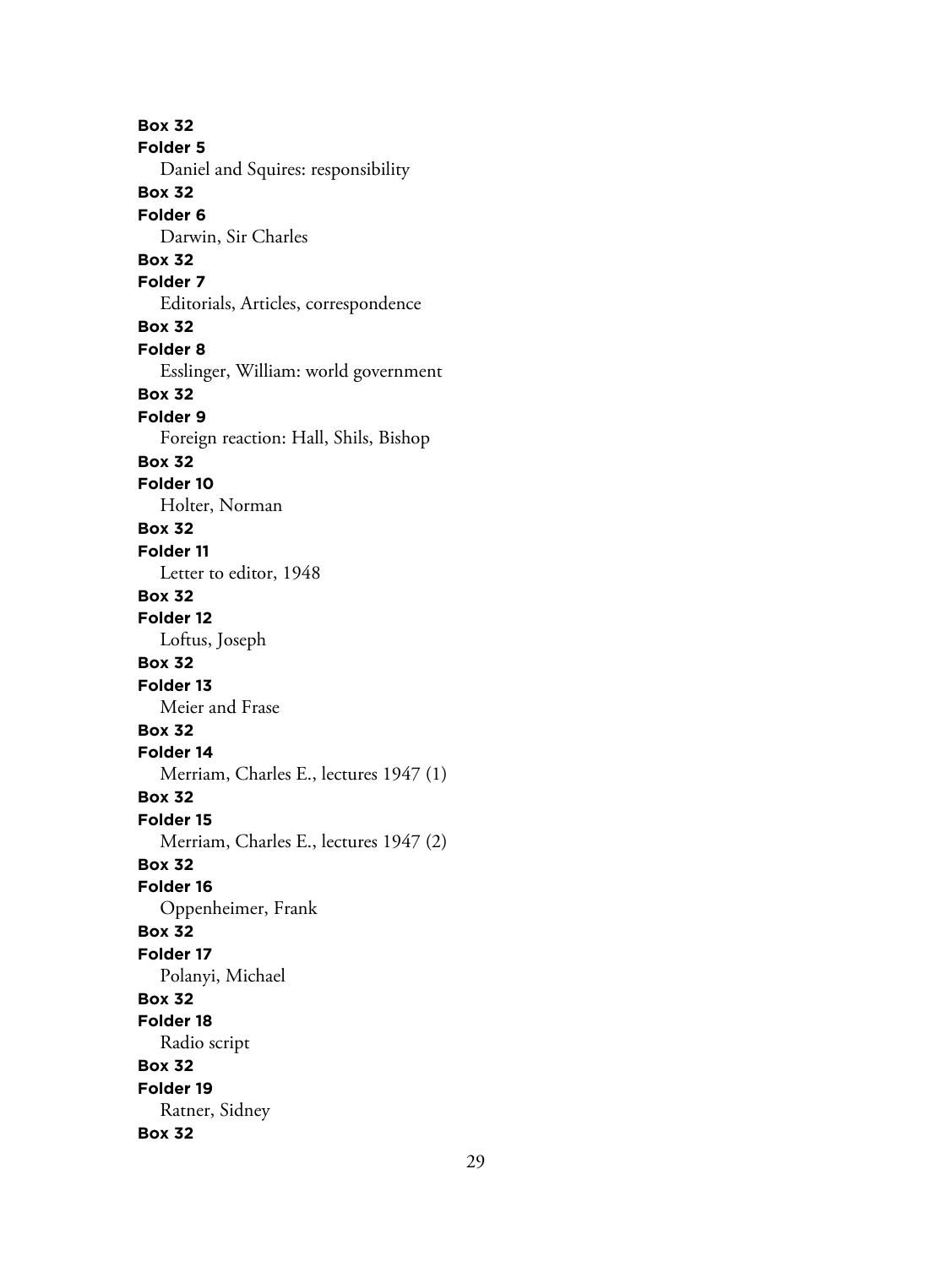#### **Folder 20**

Schacter, John and Waters, J.L.

#### **Box 32**

**Folder 21**

Shotwell and Eichelberger

# **Box 32**

#### **Folder 22**

Wilson, Merle

# **Box 32**

**Folder 23**

Writing committee of Bulletin: data on members

# **Series VIII: Addenda**

## **Subseries 1: Miscellaneous**

#### **Box 33**

#### **Folder 1**

General correspondence, finances and letters concerning address of prospective authors for articles on McCarran issue A-M

## **Box 33**

## **Folder 2**

Letters concerning address for prospective authors of articles for issue on McCarran Act P-W

# **Box 33**

## **Folder 3**

Letters concerning articles to be written by men whose visas were denied or delayed. B-D

# **Box 33**

#### **Folder 4**

Letters concerning articles to be written by men whose visas were denied or delayed. E-G

#### **Box 33**

## **Folder 5**

Letters concerning articles to be written by men whose visas were denied or delayed. H-M

#### **Box 33**

## **Folder 6**

Letters concerning articles to be written by men whose visas were denied or delayed. O-P

# **Box 33**

# **Folder 7**

Letters concerning articles to be written by men whose visas were denied or delayed. S-W

## **Box 33**

## **Folder 8**

Letters concerning articles on the impact of The McCarran Act on European intellectual circles.

# **Box 33**

#### **Folder 9**

Letters concerning articles on the impact of The McCarran Act on American intellectual circles. A-C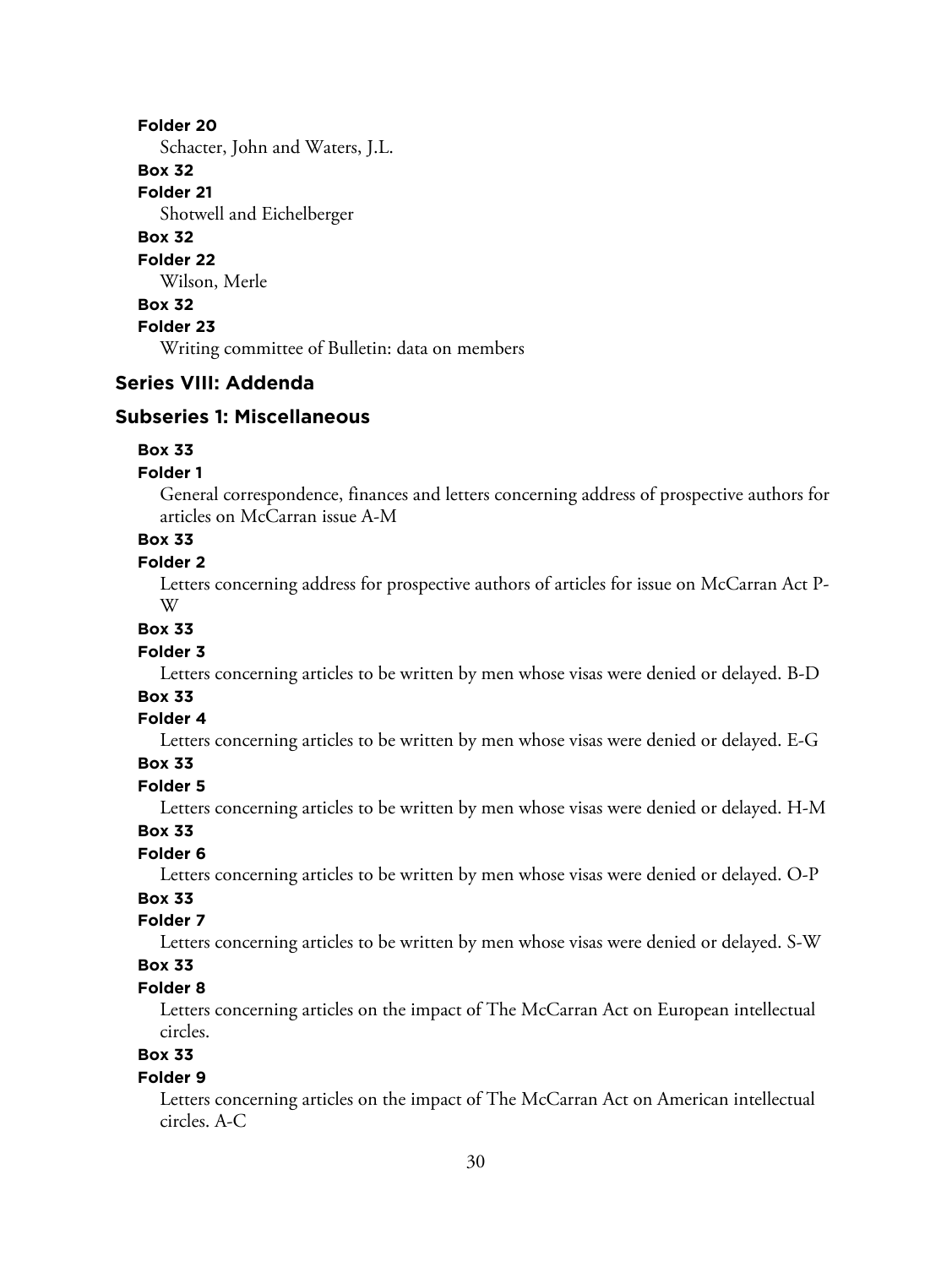#### **Folder 10**

Letters concerning articles on the impact of The McCarran Act on American intellectual circles. D-F

#### **Box 33**

## **Folder 11**

Letters concerning articles on the impact of The McCarran Act on American intellectual circles. G-L

## **Box 33**

## **Folder 12**

Letters concerning articles on the impact of The McCarran Act on American intellectual circles. M-R

## **Box 33**

#### **Folder 13**

Letters concerning articles on the impact of The McCarran Act on American Intellectual circles. S-Z

# **Box 33**

#### **Folder 14**

Correspondence concerning special issue on loyalty and security problem A-F

## **Box 33**

## **Folder 15**

Correspondence concerning special issue on loyalty and security problem G

## **Box 33**

#### **Folder 16**

Correspondence concerning special issue on loyalty and security problem H-M

# **Box 33**

## **Folder 17**

Correspondence concerning special issue on loyalty and security problem P

#### **Box 33**

#### **Folder 18**

Correspondence concerning special issue on loyalty and security problem R-Y

#### **Box 33**

#### **Folder 19**

Miscellaneous and unidentified papers

#### **Box 33**

#### **Folder 20**

H. H. Goldsmith to John [Simpson?], Letter of December 14, 1945 in re first issue of Bulletin of Atomic Scientists

## **Box 33**

#### **Folder 21**

Bulletin Sponsoring Committee, 1948-

## **Box 33**

# **Folder 22**

Untitled manuscript beginning "Atomic scientists at the University of Chicago . . . " n.d. **Box 33**

## **Folder 23**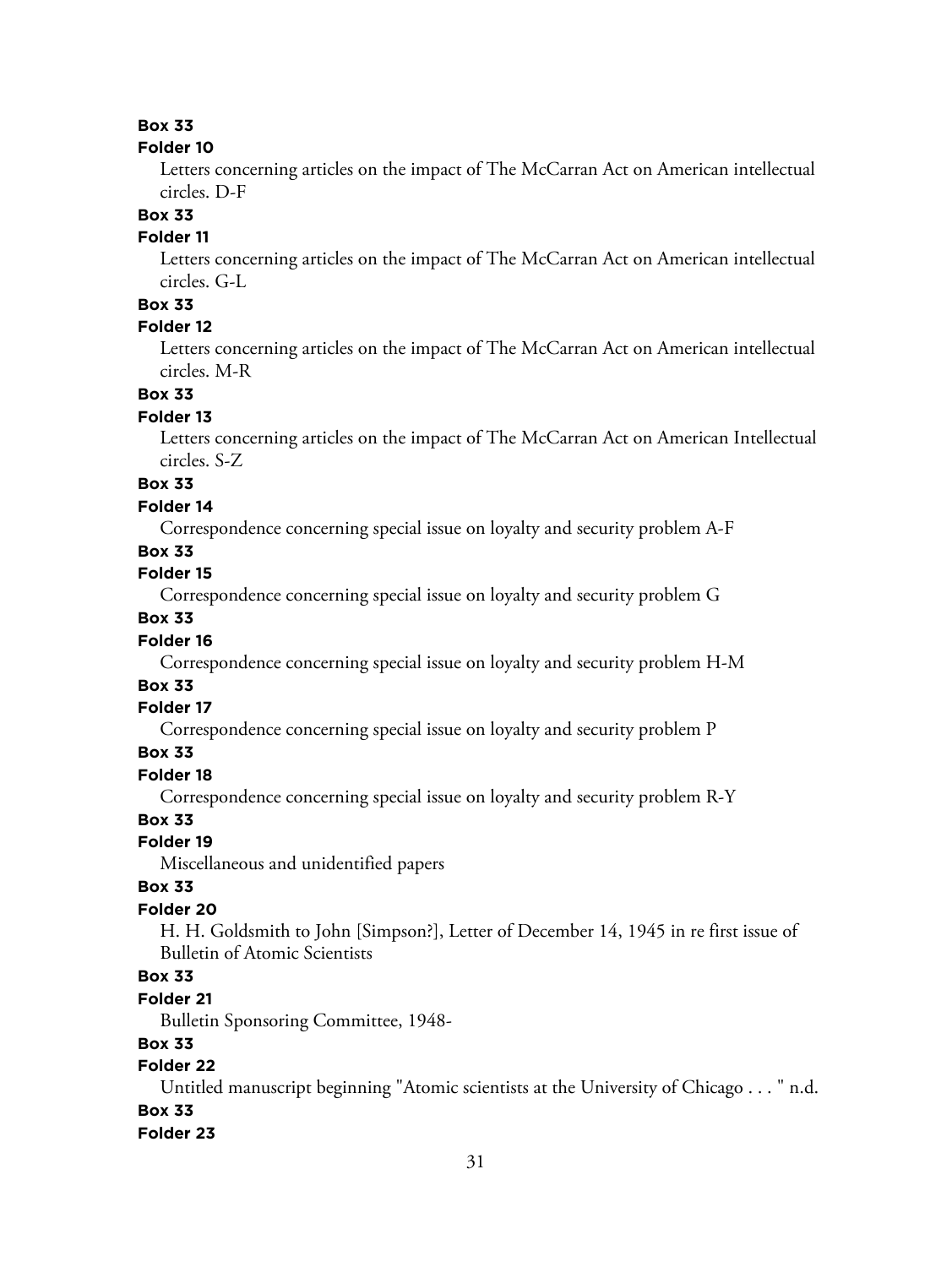Summary of Financial History and Plans

#### **Box 33**

#### **Folder 24**

Business Correspondence, 1948

#### **Box 33**

## **Folder 25**

Michael Amrine, The Purpose of the Bulletin. 1951

# **Subseries 2: Reference Material for Articles from Bulletin Files**

#### **Box 33**

#### **Folder 26**

Some Possible Mechanism for Control and Some Relevant Questions, 12-10-45

#### **Box 33**

#### **Folder 27**

National Aspects, Article for Rubenson's series, October 31, 1945

#### **Box 33**

## **Folder 28**

International Aspects, Article for Rubenson's series, October 31, 1945

## **Box 33**

#### **Folder 29**

Suggestions for Administrative Control of Atomic Energy, March 12, 1946

#### **Box 33**

#### **Folder 30**

Russia and the Atomic Bomb, Spring, 1946

#### **Box 33**

#### **Folder 31**

Formation of an International Organization of Physicists

#### **Box 33**

#### **Folder 32**

Publication should be Encouraged

#### **Box 33**

#### **Folder 33**

Untitled draft, begins "The days have come when humanity must think or perish." Holograph in unidentified hand.

#### **Box 33**

## **Folder 34**

Untitled manuscript, begins "It has often been stated that prevention of atomic armaments . . . "

# **Box 33**

#### **Folder 35**

Administrative Regulations for Control of the Atomic Bomb

## **Box 33**

# **Folder 36**

The Control of Atomic Energy **Box 33 Folder 37**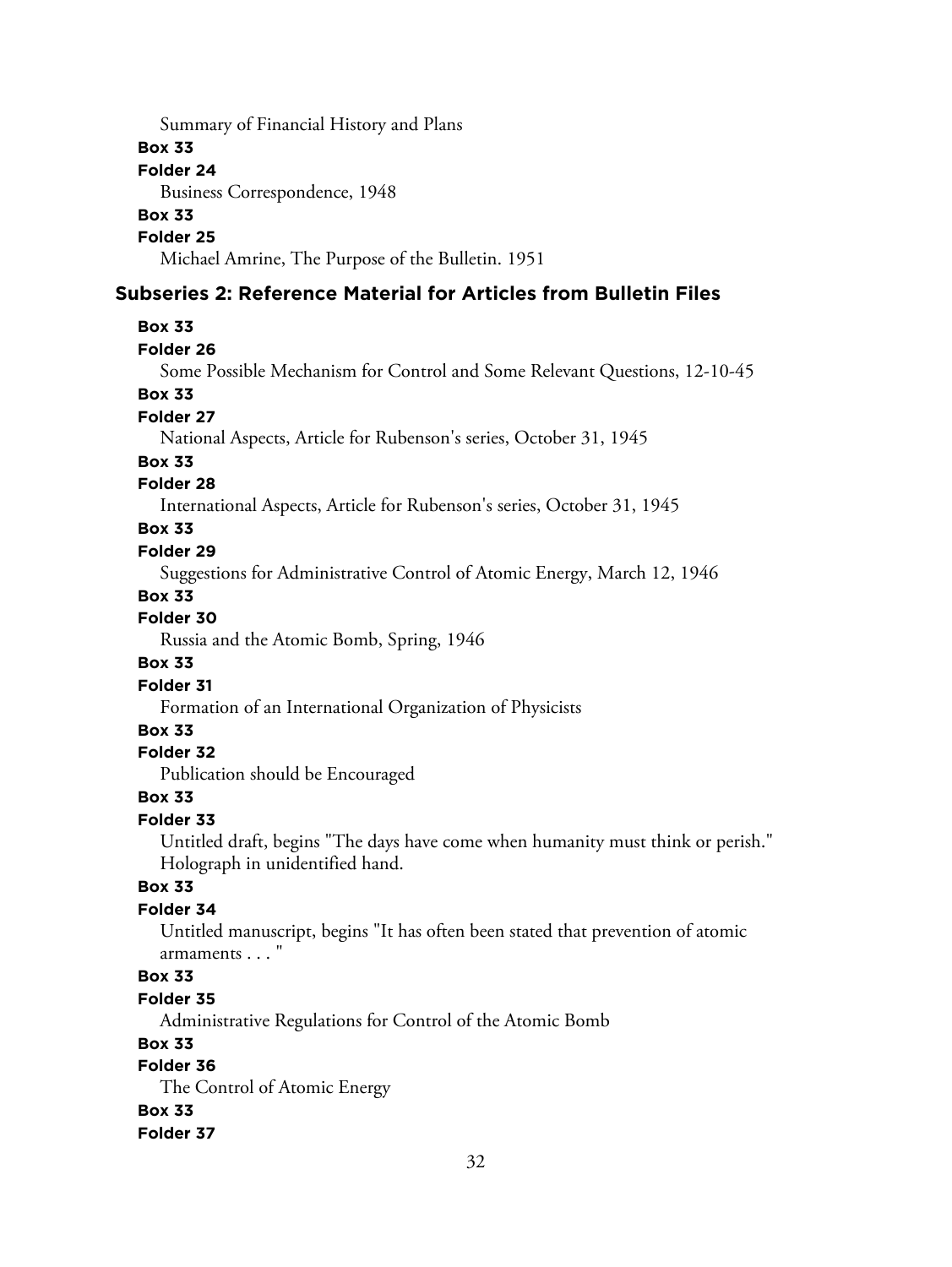Master Outline for Inspection of Piles

**Box 33**

# **Folder 38**

Domestic Atomic Energy Legislation

# **Box 33**

**Folder 39**

Control by Mutual Inspection. Shils

# **Box 33**

**Folder 40**

Technical Feasibility of Controls

# **Box 33**

# **Folder 41**

Leo Szilard, An Attempt to Define the Platform for our Conversations with Members of the Senate and House of Representatives. September 7, 1945.

# **Box 33**

# **Folder 42**

Harold Urey, "Bomb Control Not Impossible," New York Herald Tribune, November 19, 1945. Newspaper clipping and Typescript with holograph corrections in the hand of Eugene Rabinowitch

# **Box 33**

# **Folder 43**

Sub-committee on Inspection of Raw Materials, Committee on Atomic Energy, Carnegie Endowment for International Peace. December 18, 1945-February 8, 1946

# **Box 33**

# **Folder 44**

British Information Service, Britain and the Atomic Bomb, August 12, 1945

# **Series IX: 1996 Addenda**

# **Box 34**

# **Folder 1**

A-Ana

- Abt, Clark C.
- Abramson, Michael
- Alfen, W.
- Adeniran, Tunde
- Albrecht, Ulrich
- Albright, David
- Amicus Brief to the U. S. Supreme Court
- Anastaplo, George

# **Box 34**

# **Folder 2**

And-Aug

- Anderson, J. Edward
- Augstein, Rudolf

**Box 34**

**Folder 3**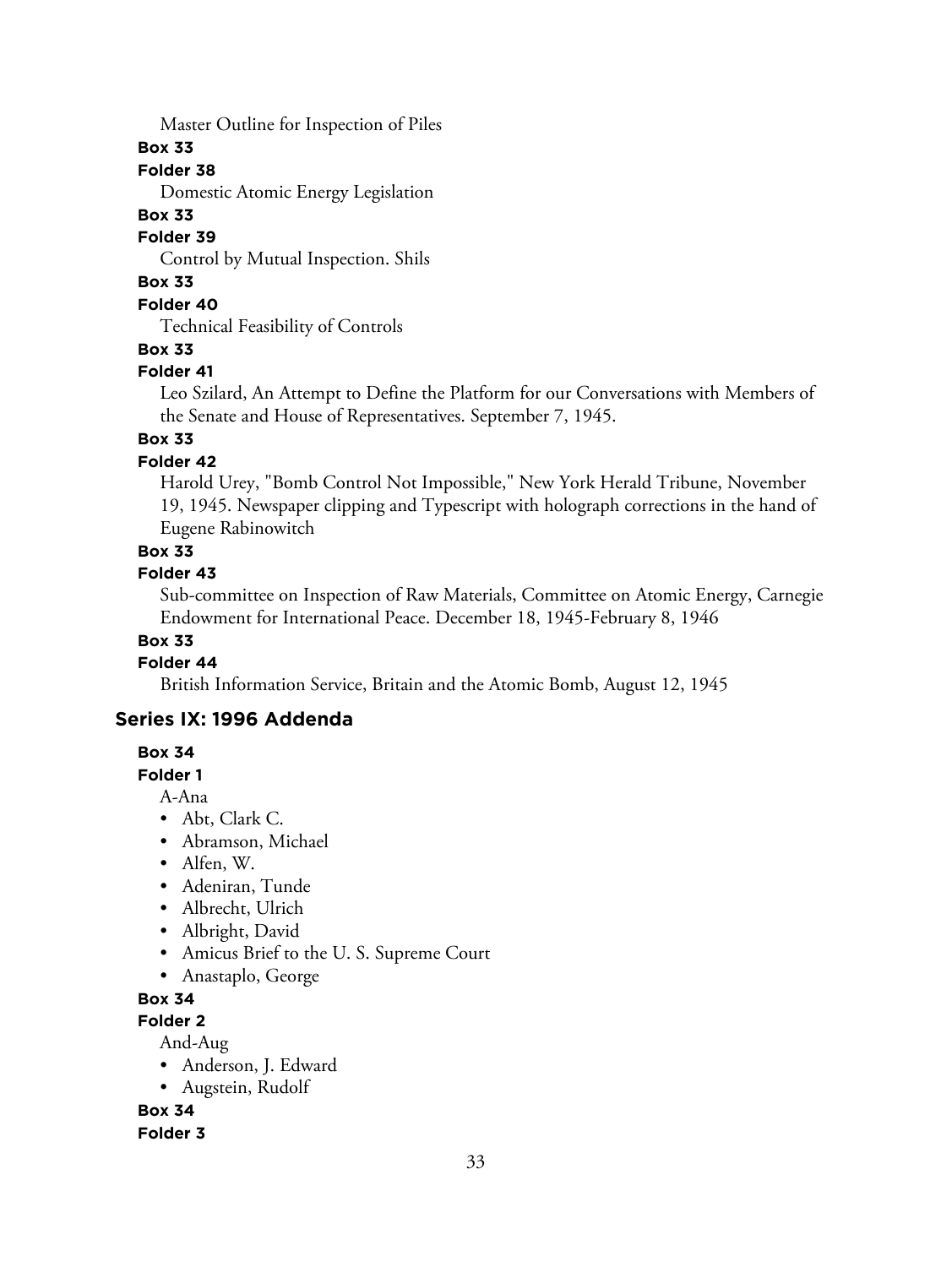B-Ber

- Barkenbus, Jack, and Alvin Weinberg
- Bechoefer, Bernard
- Beres, Lou
- Berkowitz, Bruce C.
- Berry, R. Stephen

## **Box 34**

#### **Folder 4**

Bes-Bey

- Bess, Michael
- Beyea, Jan, and Frank von Hippel

## **Box 34**

**Folder 5**

Bo-Bu

- Borawski, John
- Borman, Stuart
- Bostrom, Harold
- Brown, Harrison
- Buchan, Glenn
- Buchanan, Paul
- Buchanan, Todd
- Bugliarello, George

## **Box 34**

# **Folder 6**

C-Coa

- Carnesale, Albert
- Casper, Barry M.
- Catran, Jack
- Cimbala, Stephen
- Clarke, Duncan
- Coad, Thomas J.

# **Box 34**

**Folder 7**

Coh-Cr

- Cohen, Samuel
- Cole, K.C.
- Cole, Leonard
- The Congressional Record
- Committee on Disarmament
- Cracraft, James

## **Box 34**

## **Folder 8**

D-De

- Dahlberg, Susan, and Tom McNevin
- DeGrasse, Robert, and Paul Murphy
- Dely, Alex, and Jerre Moreland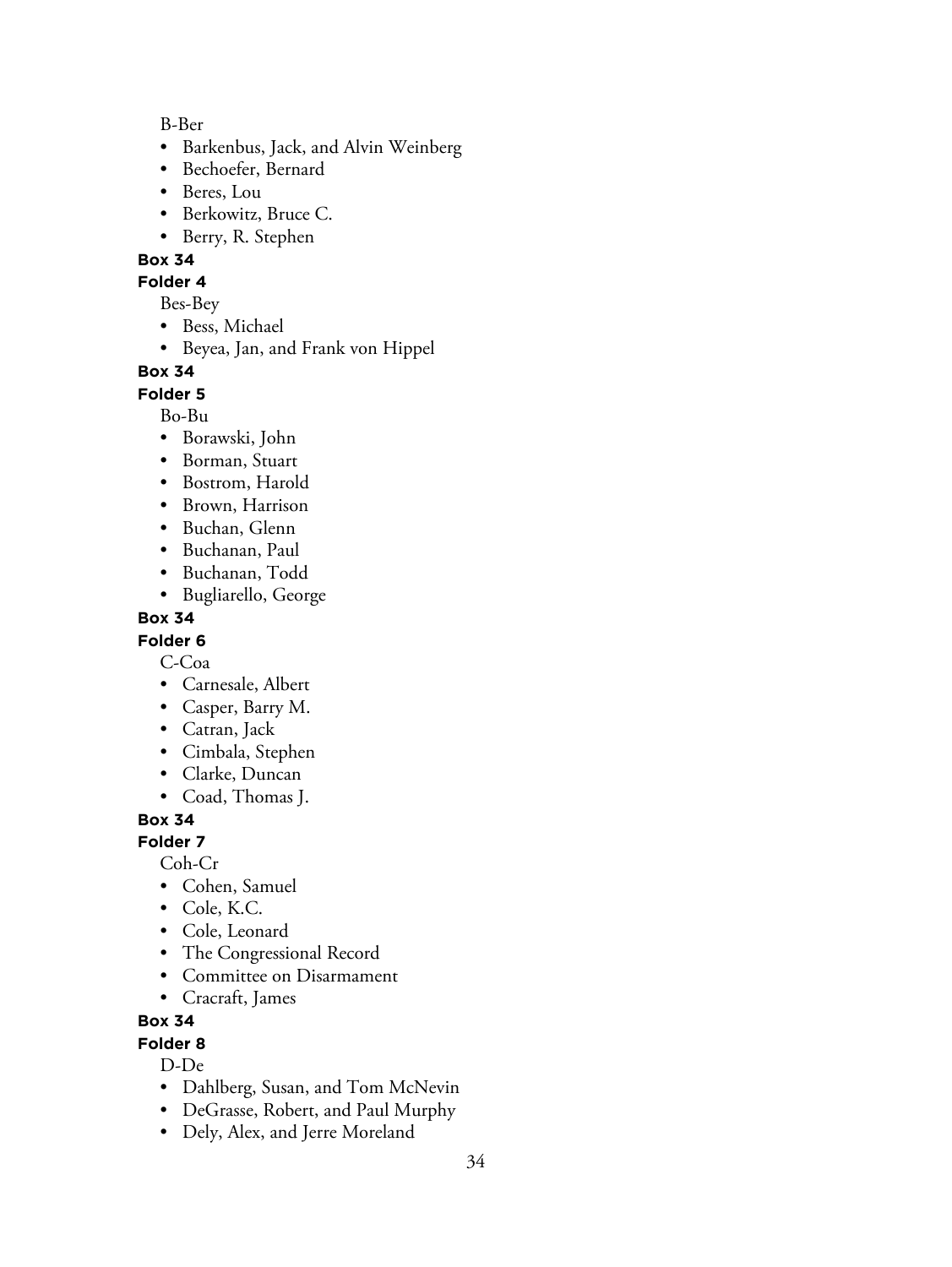• Destler, I.M.

## **Box 34**

## **Folder 9**

De V-Du

- De Volpi, A.
- DeWalt, Billie
- DeWitt, Hugh E.
- Douglass, Elaine
- Dutt, G. S.

**Box 34**

## **Folder 10**

E

- Earl, Anthony
- Eccles, John C.
- Edsall, John T.
- Ehrlich, Anne
- Emanuel, Ezekiel
- Epstein, William
- Evernden, Jack F.

# **Box 35**

# **Folder 1**

F

- Feld, Bernard T.
- Folster, Stefan
- Frankel, Ben, and Garvin Harvey
- Fried, John H.E.
- Frye, Alton

# **Box 35**

# **Folder 2**

G-Gi

- Gallois, Pierre
- Garthoff, Raymond
- Geiger, H. Jack
- Geramsimov, G.
- Gerjuoy, Edward
- Getler, Michael
- Gilinsky, Victor

# **Box 35**

# **Folder 3**

Go-Gr

- Goldemberg, Jose
- Goldmuntz, Lawrence
- [Goldschimdt, Bertrand]
- Goldstein, William
- Gomer, Robert
- Graham, Norman A.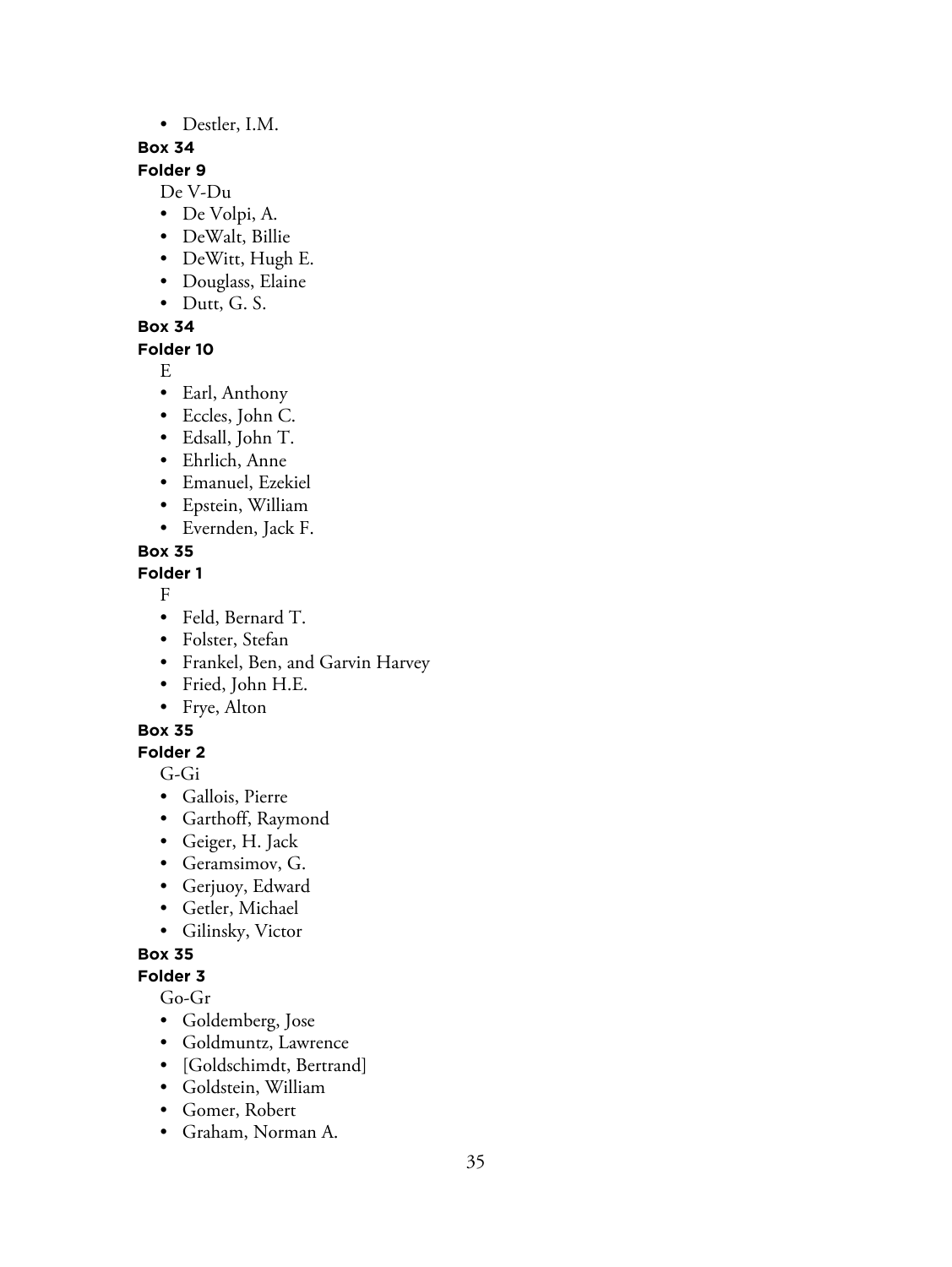- Grossman, Jerome
- Gruber, Carol

#### **Folder 4**

H

- Hare, Ian
- Hart, Gary
- Hippel, Frank von
- Hippel, Frank von, and Barbara Levi
- Hurd, Douglas
- Hurwitz, Henry

## **Box 35**

**Folder 5**

#### I-J

- Independent Commission on Disarmament and Security Issues
- Inglis, David Rittenhouse
- Jack, Homer
- Jacobsen, Carl G.
- Jackson, William
- Janowitz, Morris
- Jehle, Herbert

#### **Box 35**

#### **Folder 6**

K-L

- Kastler, Alfred
- Landauer, Joseph K.
- Lebow, Richard Ned
- Leventhal, Paul L.
- Lin, Herbert
- Lindsey, George
- Lovins, Amory B.
- Lown, Bernard

## **Box 35**

#### **Folder 7**

M-Marc

- Mack, Newell
- Maechling, Charles, Jr.
- Manas
- Marcovich, H., and H.H. Mollaret
- Marcus, Dick, and Phyllis Marcu

## **Box 35**

#### **Folder 8**

Mark-Me

- Mark, J. Carson
- Marlow, Sandra
- McGill, Douglas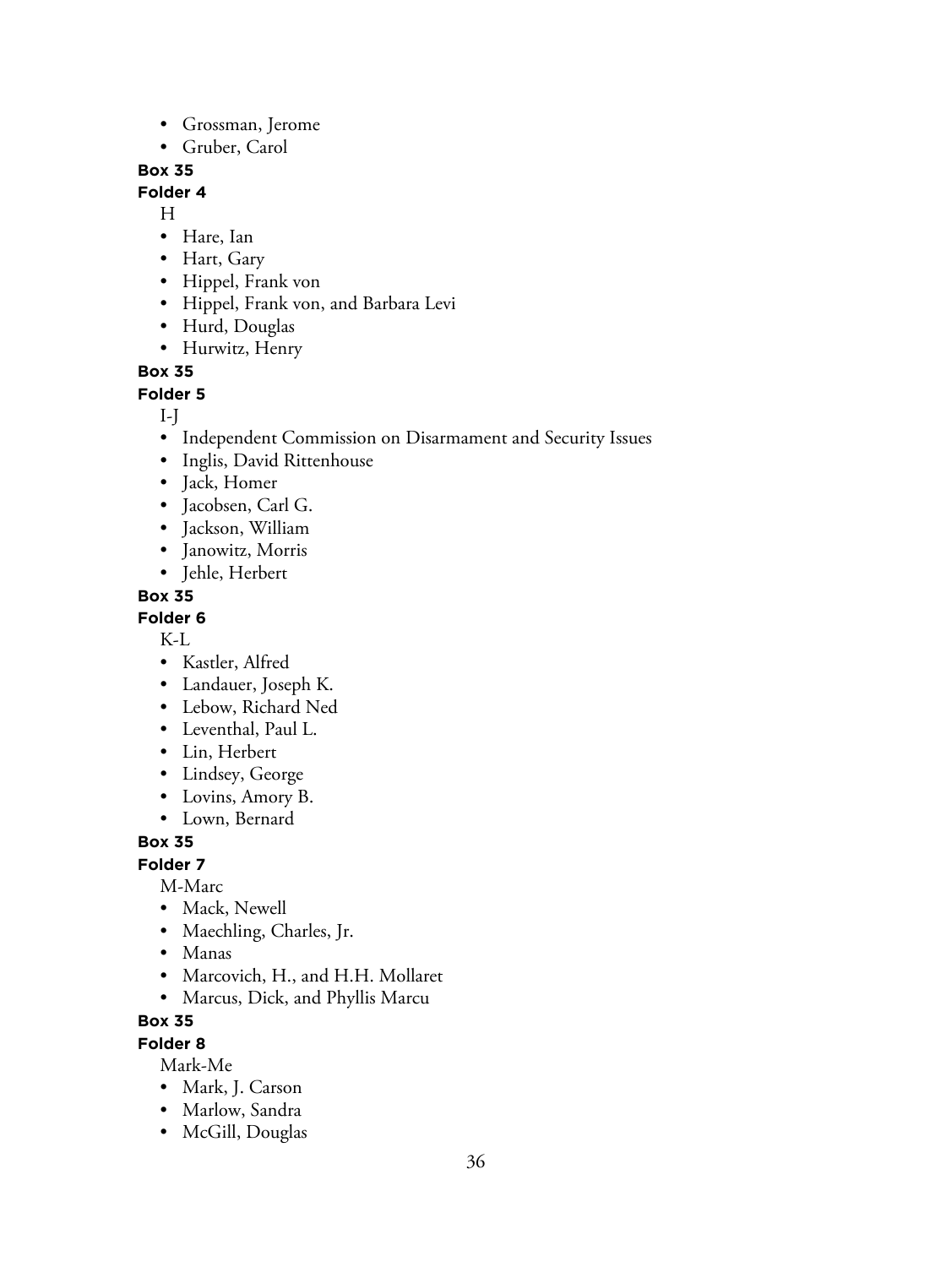- McNeill, D.H.
- Melville, Mary H.

# **Folder 1**

Mi-Mo

- Miettinen, Jorma K.
- Mikesell, Marvin
- Mitchell, Theodore
- Moreland, Howard
- Morris, Taylor

**Box 36**

# **Folder 2**

N

- Neild, Robert
- Nelkin, Dorothy
- Nelson, Herbert
- Nuclear Control Institute

# **Box 36**

**Folder 3**

O-Pa

- Olanoff, Samuel
- de Onis, Juan
- Osgood, Charles E.
- Packard, Caroline
- Paine, Christopher
- Patterson, Walter
- Pavitt, Keith

# **Box 36**

# **Folder 4**

Pe-Po

- Pendley, Robert
- Perkins, R.K.
- Pike, William F.
- Potter, Chris
- Power, Paul F.

# **Box 36**

**Folder 5**

R-Rob

- Ramsay, Nancy
- Rathjens, George
- Reeves, Nancy
- Revelle, Roger
- Robles, Alfonso Garcia

# **Box 36**

# **Folder 6**

Ros-Ry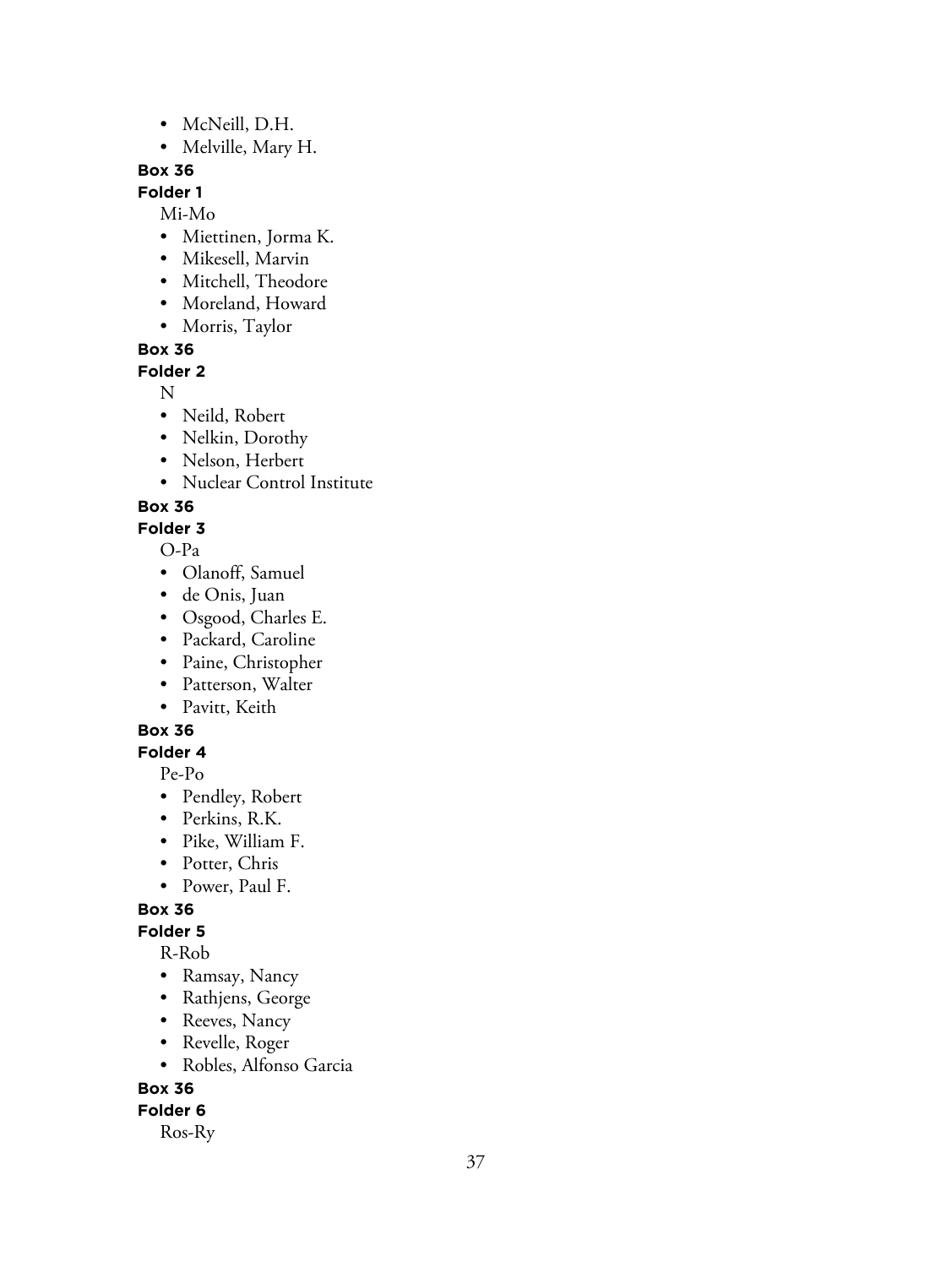- Rostow, Eugene V.
- Rotblat, J.
- Russett, Bruce
- Rydell, Randy

**Folder 7**

- S-Sp
- Saaty, Thomas
- Sakamoto, Yoshikazu
- Scully, Malcolm
- Singer, J. David
- Smil, V.
- Solon, Leonard R.
- Sorensen, Bent
- Spencer, Martin E.
- Speth, Gus

**Box 36**

# **Folder 8**

St-Su

- Stein, David
- Stone, Jeremy
- Street, James
- Subrahmanyam, K.
- Suzuki, Sunao

# **Box 37**

**Folder 1**

- T• Tanaka-Tulloch
- Tanaka, Naoki
- Tanaka, Yasumasa
- Teller, Edward
- Teltsch, Kathleen
- Thompson, Gordon
- Thompson, Paul B.
- Tolstoy, I.
- Toyoda, Toshiyuki
- Tsipis, K.
- Tucker, Jonathan B.
- Tulloch, J.L.

# **Box 37**

**Folder 2**

W-William

- Wagner-Williams
- Wagner, Clark D.
- Watson, Thomas J.
- Weickhardt, George C.